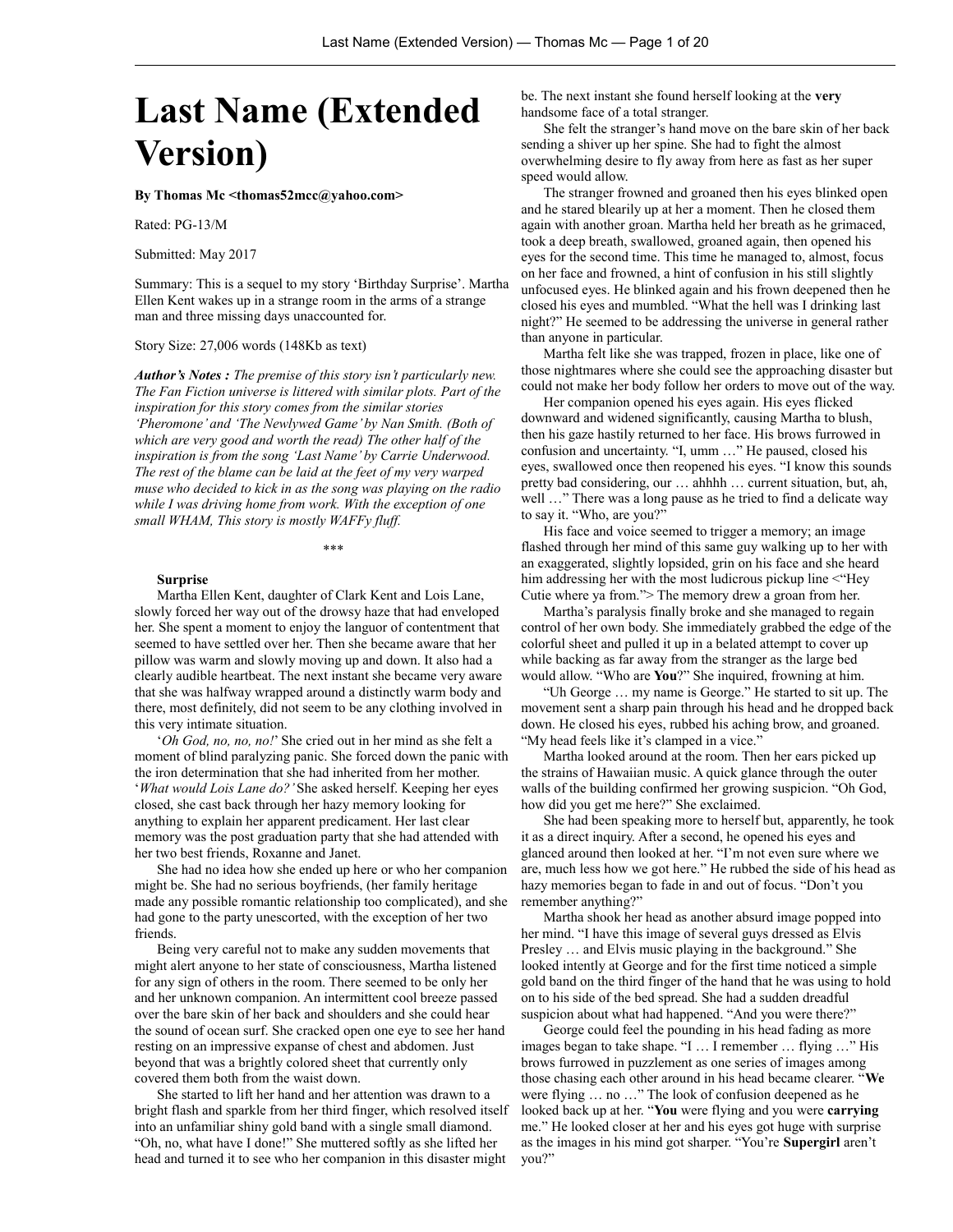A lump of lead seemed to form in her gut as her heart pounded with surprise and fear. For the first time, she became aware that she was not wearing her short dark wig as her long red hair caught her peripheral vision. How much did he know? Did he know her true name?

Another hazy memory forced its way to the surface of his mind repeating over and over. It was of her saying something to some indistinct person in a white fringed outfit. What he could make out sounded suspiciously like wedding vows. His eyes narrowed in thought for a second as her words started to become clear then he spoke. "Ellen … Your name is … Martha Ellen, aaahh, Kent. Your middle name is the same as my mother's name." He glanced down at the ring on his finger, apparently confirming his growing suspicions. He was about to say something about it then changed his mind. "Uh, my name is George Kennedy … no relation to the actor." He looked into her face searching for clues to what she was thinking.

Martha felt the horror of a nightmare come true as dozens of terrifying scenarios raced through her mind at near super speed. '*He knows!*' She tried to open her mouth to deny it but she seemed to be unable to make herself speak. The nightmare just kept getting worse each time he opened his mouth.

As the panicked look on her face registered in his mind, a flash of fear crossed his face. "Oh, God, what have I done?" He glanced around as though looking for some avenue of escape then he looked back at Martha "I am so sorry for whatever I've done to you." He looked down at the bed. "Whatever it takes, I'll do anything to make this right."

After a moment, to get her fear under control, Martha responded. "I need to call father." She looked down at the bed sheet that was the only thing covering them both. "No, I think the first thing to do is to get dressed." She caught a whiff of something very indicative of their situation and shook her head. "Better yet showers then dress then housekeeping **then** I'll call Dad." She suspected that the time between a call home and the arrival of a very irate father in this room would be very short so they had better be ready when she made that call.

"Do you want the shower first?" George inquired timidly.

She glanced down again at the sheet that was currently the only thing covering them both then looked around to find that there was not a single article of clothing within reach of either of them. '*Damn*.' She knew that she could just use her super speed to vanish into the bathroom but considering the rate at which they both seemed to be regaining their memories it soon wouldn't make any difference what he saw. And it seemed a bit ludicrous to indulge in a fit of embarrassment now.

"Aw to hell with it!" She exclaimed as she tossed aside her half of the sheet, catching a glimpse of wide-open eyes in a surprised face, and made her way to the bathroom. She made a concerted effort to maintain what dignity she had left and not shift into super speed. She clearly heard his heart accelerate and, in the bathroom mirror, she saw that his eyes had locked in low on her back like a homing beacon. Then he noticed her looking back at him through the mirror and looked down while blushing bright red all the way down to the bed sheet.

\*\*\*

Martha turned on the hot water as high as it would go then tried vainly to wash away the feeling of embarrassment that seemed to pervade her mind along with the smell of sex. All she could think about is how badly she had messed up. From her very first appearance as Supergirl, it seemed like she was plagued by unintentional scandal.

She thought back to that first appearance a little over two years ago. A news bulletin had popped up on the radio about a vacation cruise ship that had been damaged by an explosion, and was rapidly sinking in the cold water five miles off the coast of Alaska. The bulletin also stated that the explosion had caused a

fire on one side of the ship destroying half of the lifeboats before the crew had managed to put it out. The nearest real aid was eight hours away, making it more than six hours too late.

Dad and Jon were both dealing with a volcano eruption in South America and probably had no idea what was happening in Alaska. Time was short and Martha realized that if those people were to have any chance it would be up to her to save them. She was only eighteen and still a senior in high school. She had not really planned to jump into the family hobby this soon so she had not yet come up with a costume. Just after her brother had introduced the world to Superboy she had started wearing short dark wigs over natural red hair in preparation for Supergirl's eventual debut (hopefully after she finished junior college). In a sudden panic, she had quickly riffled through her closet and dresser trying to come up with some kind of last minute costume.

Supergirl showed up at the location of the crippled cruise ship ten minutes later in a common Superman t-shirt, a blue and yellow cheerleader skirt from an old Halloween costume and red shorts. She wore no shoes since nothing she had would have survived emersion in the ocean. She floated above the ship, her long red hair blown back by the cold breeze, and scanned the ship with her x-ray vision to assess the extent of the damage. She quickly located the ragged hole well below the waterline. With time and lifeboats both in short supply, her only viable option was to stop the ship from sinking until help could arrive.

The obvious solution was to lift the ship out of the water and fly it to the nearest port. However, the ship was so large that she didn't think she could lift it completely out of the water without it breaking in half. Her father or possibly her brother could have done it, but her aura was not yet strong enough to completely envelop something this massive. However, she thought that she might be able to lift it just enough to get the damaged area above the surface.

She dived into the water and centered herself under the hull then lifted until the hole was just barely above water level. She held the ship there until most of the water had drained out of the hull. She then set it back down and quickly bent the torn edges of the hole back into place and used her heat vision to weld the seams together before too much water could flow back in.

She had been proud of her handiwork as she inspected it to be sure it would hold. She broke the surface and checked to make sure that everyone aboard the ship was safe. She reveled for a moment in the realization that she had saved the cruise ship. Then she moved to the stern of the ship near the water level and began pushing the disabled ship toward the nearest port. Even at the speed that she had been able push it, which was much faster than the ship could normally travel, it took nearly two and a half hours before she reached the small fleet of approaching rescue vessels.

The one thing that Martha had not considered during this entire episode was the effect that getting wet would have on the tshirt she had grabbed in her haste to get to the site of the developing disaster.

\*\*\*

As she had risen out of the water, after patching the hole, somebody had managed to get four pictures of her in that soaking wet t-shirt that was clinging to her body like semi transparent paint. Two days later those pictures showed up on the internet.

She had been mortified when her mother had brought them to her attention. They proliferated so fast that it was impossible to eliminate them. As soon as the Superman Foundation eliminated the images from one site, they would pop up somewhere else. Those pictures fueled the fantasies of just about every young male on the planet as well as providing plenty of fodder for half of the world's comedians. Several uptight groups took every opportunity to, very publicly, lambast her while pushing their own agendas at her expense.

Two months later Grandmother Kent had finished a brand new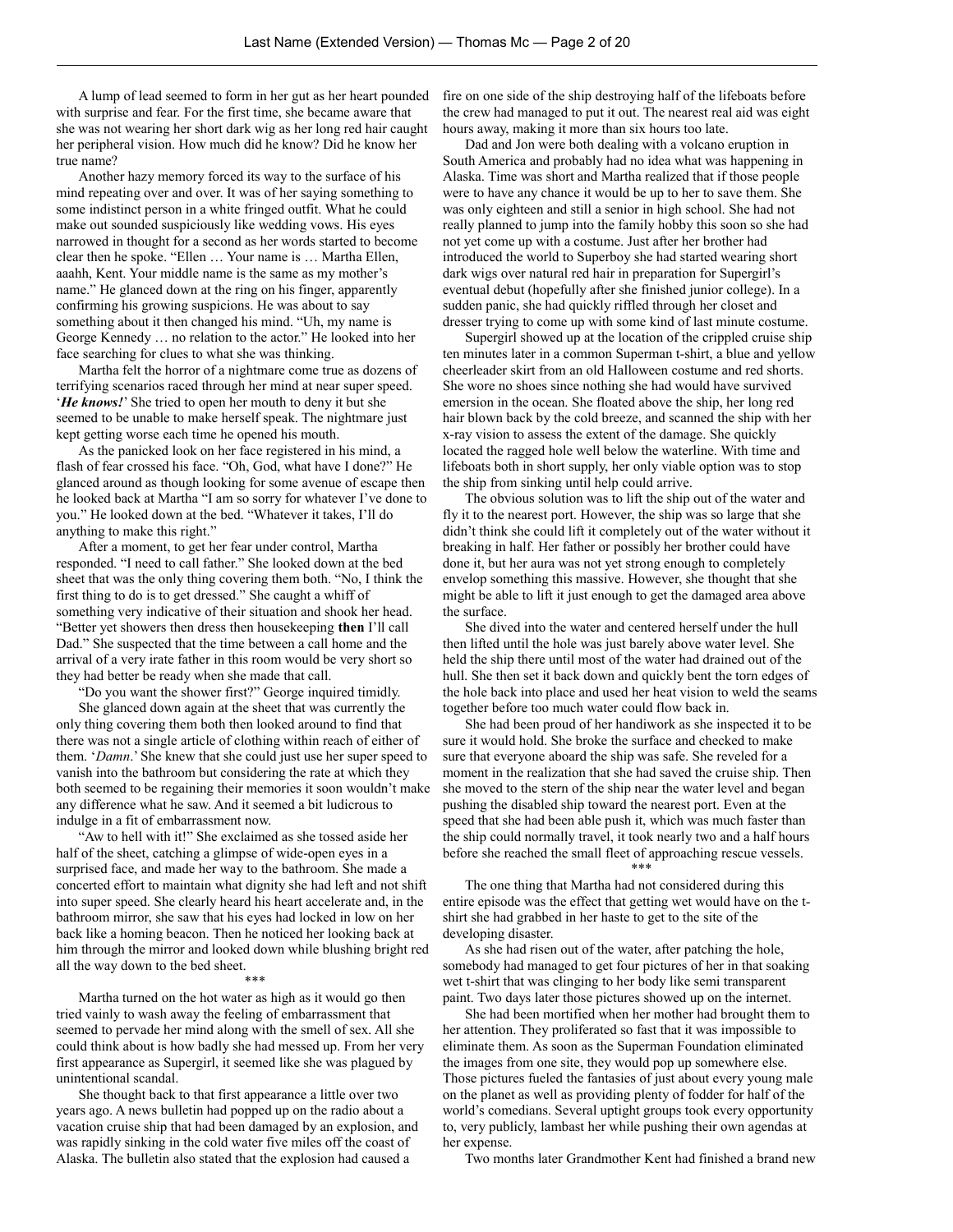suit for her made of that special fabric that Jonathan's wife's father had manufactured for the family of Superman. But the damage had already been done.

Martha leaned her head against the wall of the shower. Why her? Why did it always have to be her that screwed up so spectacularly? If word of this latest disaster ever got out the whole family would die of embarrassment and the world would blame her for the downfall of the 'Super dynasty'.

#### \*\*\*

George sat there on the bed stunned for several seconds after the beautiful (naked) Supergirl disappeared into the bathroom. He suspected that the sight would haunt his dreams for the rest of his life. Then he thought about who her father was and wondered just how long that life would be.

Finally, he got out of bed and located his clothes. When he lifted his shirt from the chair, something fluttered to the floor. His first impression was a piece of paper with a lot of fancy printing on it. He picked it up to examine it. It was a marriage certificate for George Hubert Kennedy and Martha Ellen Kent in the state of Nevada at the Church of Blue Suede Deliverance. He groaned shaking his head. How much worse could this possibly get? \*A tacky 'Elvis' wedding in Las Vegas??\*

The date on the marriage certificate was the same day that his Fraternity brother ('*May he fry in the seventh level of hell*'), had dragged him to that damn party to celebrate his brand new Journalism degree. He glanced at the wall clock that also displayed the date. Three days! It had been three days and two nights since that double damned party. They appeared to have been married for more than forty hours. That, combined with their state of undress this morning, pretty much eliminated the possibility of a simple annulment.

He reread the document more carefully. He sighed. At least they had not listed her as Supergirl. That was one major disaster averted. The media would have had a field day with that. He realized that the biggest story of the century had just fallen into his lap and it could make his career … but he also knew that there was no way he would ever write that story. That thought reminded him of her last name. There was a moment when he wondered if she was any relation to the famous reporting team of Lois and Clark. He dismissed that idea as being too ludicrous to contemplate. Even his luck couldn't be that spectacularly bad.

He held up his left hand and contemplated the plain gold ring that resided there. The image of the two of them standing before an Elvis impersonator in a glittering white outfit and giggling at each other passed through his mind and he groaned. When **she** remembered that image, she would surely kill him if her father hadn't already put him out of his misery.

After he quickly got dressed, he tried to straighten up the room and make up the bed. Next, he picked up her clothes and laid them out, relatively neatly, on the bed. By now, isolated memories of a sex-crazed evening were coming back at an increasing rate causing him to blush almost continually as he continued to straighten up the room.

While checking out the room he located a short dark haired wig and a pair of glasses in one of the night stands. That brought up images of a very pretty, dark haired girl in the middle of a group of dancing teenagers. A quick glance through the glasses showed that they did not function for vision correction. After a pause, to contemplate the new images, he returned to his search of the room and found her Supergirl costume under the bed. The memories that the suit raised made him pause and take a deep breath as he glanced over at the door to the bathroom. He was in **sooo** much trouble.

Then a rebellious part of his mind jumped in. '*But it was soooo worth it, even if Superman squashed him like a bug*.'

He caressed the unusual fabric of the suit a moment. Images of helping her remove the suit one piece at a time filtered through his

mind making him feel distinctly warm. As he stood there holding the suit, memories of hot wild sex pervaded his mind then, little by little, they were interspersed with images of quiet gentle lovemaking. He shook himself out of his overheated daze and carefully folded the suit then looked for a good place to hide it from any prying eyes.

He checked the drawers and discovered both of their cell phones. Both phones appeared to be dead.

\*\*\*

As she let the hot water sluice over her body Martha was hit by multiple images of rather uninhibited sex. Her skin tingled with the sensory echoes from the fragmented images that weaved their way through her mind. In one, she was wearing nothing but the cape and floating a couple of feet above the bed as they engaged in their very energetic sexual activity. Soon she was blushing all the way down to her toes. Her breathing increased and her heart was beating a fast tempo as she could feel herself getting very hot in reaction to that memory.

She dropped her head into her hands. "No! No! No!" This was so bad. She could just imagine the kinds of things that guy would be telling his friends after they got back to Metropolis. She, momentarily, contemplated dropping him in the middle of the Pacific and hoping nobody missed him. She quickly squashed that idea along with the idea of marooning him on a deserted island.

More images of sexual escapades flashed through her mind. She shifted the water temperature to maximum cold.

It didn't help.

Then other memories surfaced. In these new ones, he had been so tender, so considerate, as he gently roused her to a fever pitch until he finally drove her over the edge. More such memories of gentle lovemaking followed, arousing her even more than she already was. Then as the memories rushed in, she realized something. Yesterday and last night had been about much more than wild hot sex. They had been making love!

As the memories rushed in, her emotions continued to vary wildly and her mind began to shift gears from 'How do I get out of this?' to 'How do I salvage what happened between us?' The realization of how her thoughts were shifting hit her like a ton of bricks. Did she really want to have anything to do with this stranger? This was ridiculous. She did not even know this guy. She shook her head in an effort to banish those disquieting thoughts from her mind.

What was she going to do?

Seemingly out of nowhere as he held the folded super suit and contemplated the two dead cell phones George remembered seeing a Hawaiian clothing store in the hotel lobby. He looked over at her clothes laid out on the bed, then glanced down at the condition of his own cloths and made a quick decision.

\*\*\*

Well, there was at least one way that he might get a start at making up for what he had done. He set the folded Supergirl suit in the drawer and covered it with the wig. He set the two cell phones and the glasses on top of the dresser. He quickly checked out the sizes of her clothes then grabbed his wallet and went out of the room heading to the elevators.

George rode the elevator down to the lobby as memories of last night continued rushing through his mind at an increasing rate. As the elevator doors opened, he again fought to regain control of his overworked libido. He headed across the lobby to the shop he had remembered seeing. \*\*\*

# **Decisions**

Finally realizing that she couldn't hide in the shower forever Martha got out and dried off then wrapped one of the oversized towels around herself and opened the bathroom door.

She paused in surprise to find herself face to face with the boy she had gotten herself into so much trouble with. He had one hand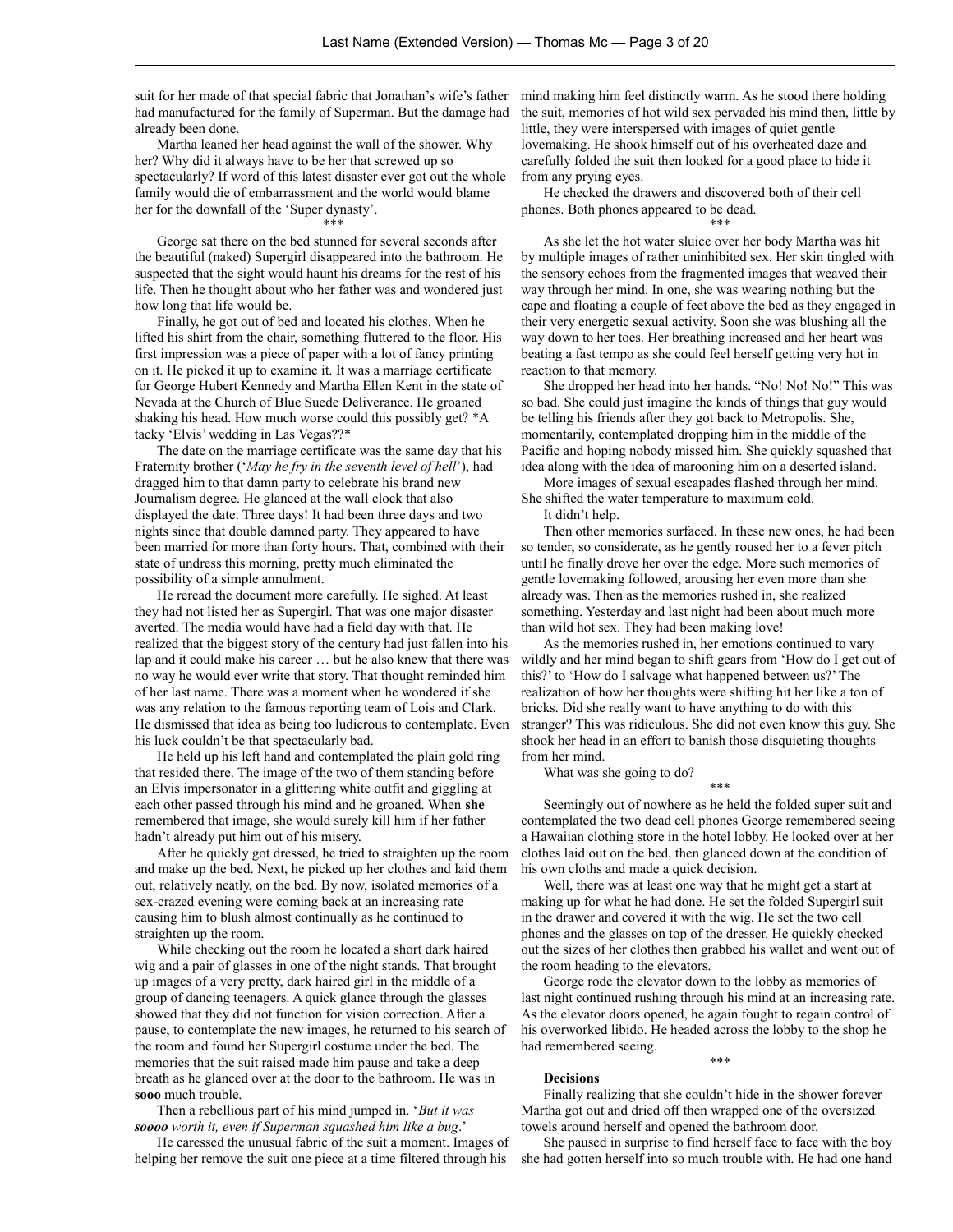raised to knock on the door and in his other hand was a bundle of brightly colored clothing.

George extended the bundle toward her. "I thought you might want some fresh clothes to change into."

She took the bundle giving him a little half smile for his thoughtfulness. "Thanks. The bathroom is yours."

He pointed to the dresser. "Both of the cell phones are dead. I put your suit and your wig in the top right drawer. I also got a charger. It's in that bag on top of the dresser next to the phones." He picked up a second colorful bundle and headed into the bathroom.

Martha stared at the closed bathroom door for several seconds. She shook herself and turned to face the room. The balcony door was wide open and she could smell the fresh ocean breeze coming from the open door. It was obvious that the boy had made a less than perfect attempt to straighten up the room and the bed. She could at least give points for the effort.

She quickly changed into the new clothes. They turned out to be a perfect fit. She almost laughed because the most prominent colors were blue and red with yellow accents.

She then grabbed her cell phone and plugged in the new charger. '*It's going take a few minutes before the phone is charged enough to make a call*.' She thought to herself.

For just a moment she considered zipping home and leaving George here to find his own way home, then rejected that thought. She could no more abandon him here than she could dump him in the middle of the ocean. She sighed and shook her head. When had she started thinking of him as 'George' rather than as 'that boy'? She looked down at her carefully folded suit then looked at her reflection in the mirror. The clothes he had picked out for her didn't look half-bad. Then she glanced at the made-up bed. For a stranger with a really bad pick-up line he was turning out to be very nice and considerate.

She folded both of their dirty clothes and placed them in the drawer on top of her uniform then placed her wig on top of that. She once again firmly put away the desire to run away from George. They got themselves into this mess together and she wasn't going to abandon him now. Whatever happened they would see it through together. Besides, she might have to be here to protect the poor lunkhead from the wrath of her parents, especially her mom. Dad always tried to be calm and reasonable but Mom was a lot more … excitable.

Now that she had settled her mind on that question, she turned her attention back to that recalcitrant phone. "This thing seems to be taking forever to charge." She sighed over the still unresponsive device and her attention shifted to the bed that definitely still smelled of sex despite the efforts of the morning sea breeze. "This will never do. Even Mom will be able to smell that." She mumbled under her breath.

She looked through the wall into the hallway and spotted the maid's service cart at the far end of the hall. She watched the maid enter a room carrying a load of sheets and towels then shifted into super speed. Two seconds later their bed was remade up with fresh, clean sheets. The only clue to her activity was the still swirling air left behind by her swift passage.

\*\*\*

George took a quick shower and put on the new clothes that he had purchased for himself. By the time he stepped out she was already dressed and sitting on thebed fuming at her still unresponsive cell phone. He wasn't sure what, but he was sure there was something different about the room. After a couple of seconds trying to figure it out, he shrugged and gave up. He noticed her frustrated look then came over and after a moment's hesitation sat down beside her. "Still charging?" At her nod he continued. "Why not use the hotel phone or just …" He shrugged. "fly home?"

She looked up at him a moment before responding. "Because

my cell is free and more secure …" She sighed. "And it wouldn't be right to just run off and abandon you here."

The cell phone beeped and several messages appeared on the screen. Martha scanned the text messages, wincing at a couple of them, then logged into the phone and dialed a number.

Apparently, the other party must have answered on the first ring. "Daddy it's me." She paused a moment, a determined frown appeared on her face. "I'm OK but I think I've gotten myself into a bit of a jam." She listened a few seconds and her frown relaxed a bit. "I'm in the honeymoon suite in the King Kameamea Hotel." She paused again to listen then glanced at George and sighed. "Yea, he's here with me … his name is George." She shrugged after another pause. "My memory is … fuzzy. Neither one of us knows what caused this to happen. Ahh, Daddy, I think we got married." She closed her eyes as she listened then responded. "OK, we'll be right here."

She turned off her phone then faced George. Suddenly she felt a bit shy. "Mom and Dad will be here soon." She noticed the very nervous look on his face. "Don't worry … Dad said that he knows what caused this to happen and that we really weren't at fault."

George thought a moment then spoke. "What I don't understand is how this could happen to **you**." He shook his head. "I thought you were invulnerable. You can swallow bombs for god sake. How could anything affect you like this?"

She shook her head. "I don't know. I can't get drunk and I'm immune to poisons." She shrugged. "All I know is that Dad said that he knew what had happened and that he would explain it to us when he got here." She looked him in the eye. "Dad asked me if I remembered leaving the party with a boy. That's when I told him that you were here with me." She shrugged. "He didn't say much about it except that it meant everyone was now accounted for. He did get very quiet for a moment when I said that I thought that we got married."

George sighed picked up the marriage license from the nightstand and handed it to her. "There's no doubt about that."

She had not noticed that before and now she looked it over carefully. She breathed a sigh of relief when she saw that there was no mention of Supergirl on it. That was one catastrophe averted.

They both sat there quietly contemplating their situation. After a moment George took a deep breath then, his head hung down and his hands resting on his lap, he spoke quietly. "Look, I know you don't want to be saddled with some loser like me." He raised his head and looked directly at her. "Once we get this mess straightened out I promise you that I will go away and never bother you again. And I will **never, ever** tell **anyone** your secret."

She looked back at him and her expression softened. "Let's wait and see what Dad has to say before we make any permanent plans for the future." The idea of him disappearing from her life bother a lot more than she expected.

## \*\*\*

They both heard a slight thump then the balcony door slid the rest of the way open and they turned to see Superman set Lois Lane on her feet just inside the room. George jumped to his feet and backed up a few steps. The scowl on Lois Lane's face clearly indicating her displeasure. Superman's Face was neutral, unreadable. George had recognized Lois Lane and the other shoe dropped. When he screwed up, he **really** screwed up. He could see his journalism career going up in smoke.

Martha jumped to her feet. "Uhh, Mom, Dad …" She stepped over next to George. "Uhh … George already knows who I am." She shrugged and sighed. "Both of me. I flew us here."

When Martha stepped over next to him, George felt a momentary surge of gratitude for her gesture.

Martha's subtle gesture and the look of recognition on the boy's face had not escaped the notice of either Lois or Clark.

Superman sighed, glanced at Lois, then turned into a blurry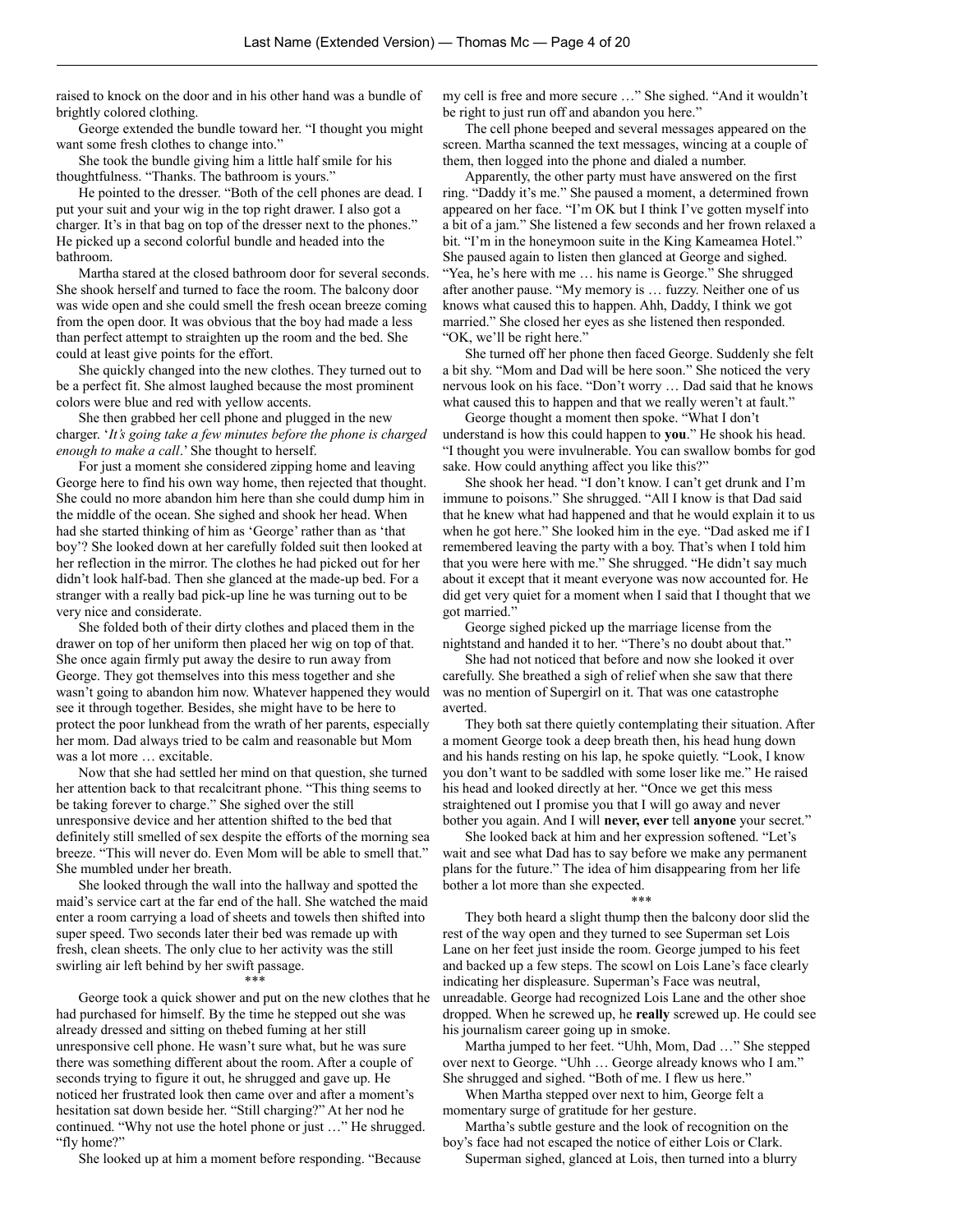tornado. A half second later Clark Kent stood there dressed in a sweatshirt and dark pants. George experienced a moment of déjà vu then memories of seeing Martha do the exact same thing flooded his mind. Clark and Lois both noticed the young man's near lack of surprise, which told them more clearly than anything else that he had already seen Martha do the spin-change maneuver as well as being aware of their family secret.

For a long moment, the four of them stood there staring at each other, uncertain what to say next. Finally,it was Martha that broke the silence. "Dad, you said you know what happened to us?"

After another moment's pause, Clark began to explain. "It was the punch. One of the boys at that party, a very disreputable person, got his hands on a pheromone derivative compound that your mother and I encountered once before over twenty years ago and spiked the punch with it. According to STAR Labs, this substance blocks your normal inhibitions and boosts your libido. The upshot is that you become recklessly drunk on love."

Lois jumped in. "Your father and I got a report of a near riot at one of the rooming houses on the campus and went to investigate. We both recognized the symptoms … But it took a while to figure out how they had been exposed. As soon as we realized what happened we contacted inspector Henderson. We had to track down everyone that had been exposed and put them somewhere safe. That was when we found out that you had been at that party. We were able to locate everyone that had been at that party except you and your … friend. We were worried sick about you once we realized that you had been at that party. We had no idea where you were or what had happened to you. And then there was the boy that had also disappeared. The only clue we had was that one of the missing boy's friends 'thought' he had seen him leave with a girl. His description sounded a lot like you." She glanced at George then quickly returned to Martha. "I was so relieved I nearly cried when you called."

After a moment Martha reacted. "But why me? I thought things like that couldn't affect me."

Clark responded. "That is where our second culprit comes in. This other person spiked the punch with a wine that he took from his parents' collection." He glanced at George a moment then glanced over at Lois. She shrugged, shaking her head. Clark sighed then continued. "A few years ago someone in California came out with a new wine that had tiny particles mixed into it that gave off bright red sparkles. Shortly after this wine came out it was discovered that the red particles were actually pulverized red kryptonite. We tracked down as many of those bottles as we could but we were never able to find them all. We destroyed every bottle we could get our hands on. The bottle he found in his parents collection was one of those that we had been unable to locate. The red kryptonite enhanced the intoxicating effect of the wine, in general, and made your body, in particular, susceptible to both the alcohol and the pheromone compound."

Everyone fell silent as they all thought about what had happened. Finally Martha spoke. "So what do we do now?"

Lois opened her mouth, her eyes flashing, but Clark placed his hand on her arm forestalling what she had been about to say. She looked at him with a hint of rebellion for a moment then she relented and her expression softened.

Clark turned his gaze onto the ring fingers of the two young people. "You said that you thought that you had gotten married?" Martha let out a deep sigh and nodded. George retrieved the

marriage license and quietly handed it over to Clark. Clark looked over the document and his eyebrows rose up nearly to the one curl that seemed to always hang over his

forehead. Lois, after one quick look at the document in Clark's hand buried her face in her palm, shaking her head and groaned. "Oh, God."

Clark looked back up at the young couple, both of which were showing acute embarrassment. "I suppose the choice of venue had

something to do with your fondness for your Uncle Perry?" He inquired.

Martha shrugged turning pink. "Uuuh, a lot of the details are still unclear but … that probably had something to do with it." She looked over at George with another shrug.

George was looking at Martha as she spoke then responded to her comment. "It's also possible that I might have influenced that decision." He smiled shyly at Martha then looked over at Clark. "I've been a bit of an Elvis fan most of my life. My mother is also a huge fan."

Lois shook her head with another groan. "Oh, no — not another one."

Clark fought down the grin that threatened to arise while he set the license down on the nightstand. He took a deep breath then began to speak. "First off, because of the special circumstances involved it shouldn't be too difficult to get an annulment in this case."

Clark observed as Martha and George looked at each other. Instead of the relief he had expected they both showed expressions of uncertainty with a bit of resignation showing on George's face. Clark had also noticed how often they seemed to look to each other for support. He felt a hand on his forearm and looked down into his wife's eyes. He saw surprise and uncertainty reflected there. She had apparently noticed the same things that he had.

After a moment Clark again spoke. "Before any decisions are made I think it is time for a little open, unvarnished honesty here." He turned his gaze on George. "You first, son, the whole truth. Exactly how do you really feel about what is happening here?"

George looked into Martha's uncertain eyes for a long moment then took a deep breath before speaking. "I'm probably shooting myself in the foot here." He took another breath and screwed up his courage. "I woke up this morning to find a very beautiful girl in my — this — bed and a pounding headache. Then fragmented memories of an incredible night began to surface then I realized that she is 'Supergirl' who, like every other male on the planet, I've had a serious crush on since she first appeared." His face turned bright red as an unconscious smile formed. Then after a moment his face fell into the look of resignation and he looked steadily into Clark's eyes. "But I'm hardly what anyone would consider a prime catch. I've never been able to hang on to a girlfriend for very long; I'm currently unemployed with uncertain prospects for the near future; and I've developed a reputation for getting into trouble way over my head … like what happened here." He shook his head. "I'm sure she could do much better than a screw-up like me." He looked down at his feet.

Clark noisily cleared his throat drawing George's attention then looked this intriguing young man in the eye. "Speaking of prospects, while we were trying to locate you and our daughter we learned that you just graduated with a journalism degree." Clark felt his wife's hand tightened around his arm enough to leave bruises on an ordinary person. She knew where this was going. "You do realize that you have landed right in the middle of a story that could make your career."

A look of pure horror followed by stern determination washed across his features as he responded indignantly. "I could NEVER do anything like that."

Clark had been pretty sure how the young man would react. George's voice and the look on his face more than confirmed his opinion of the young man's character. The declaration had also had a strong effect on Lois and Martha. Clark simply nodded his approval to the young man.

Clark cocked his head deep in thought for a moment. "And how do you feel personally about being married to Martha?"

George again looked over at Martha then looked down, deep in thought, for several seconds. After another quick look at Martha, he again faced Clark. "It's like a dream come true." He paused a moment before continuing. "But only if she wanted it as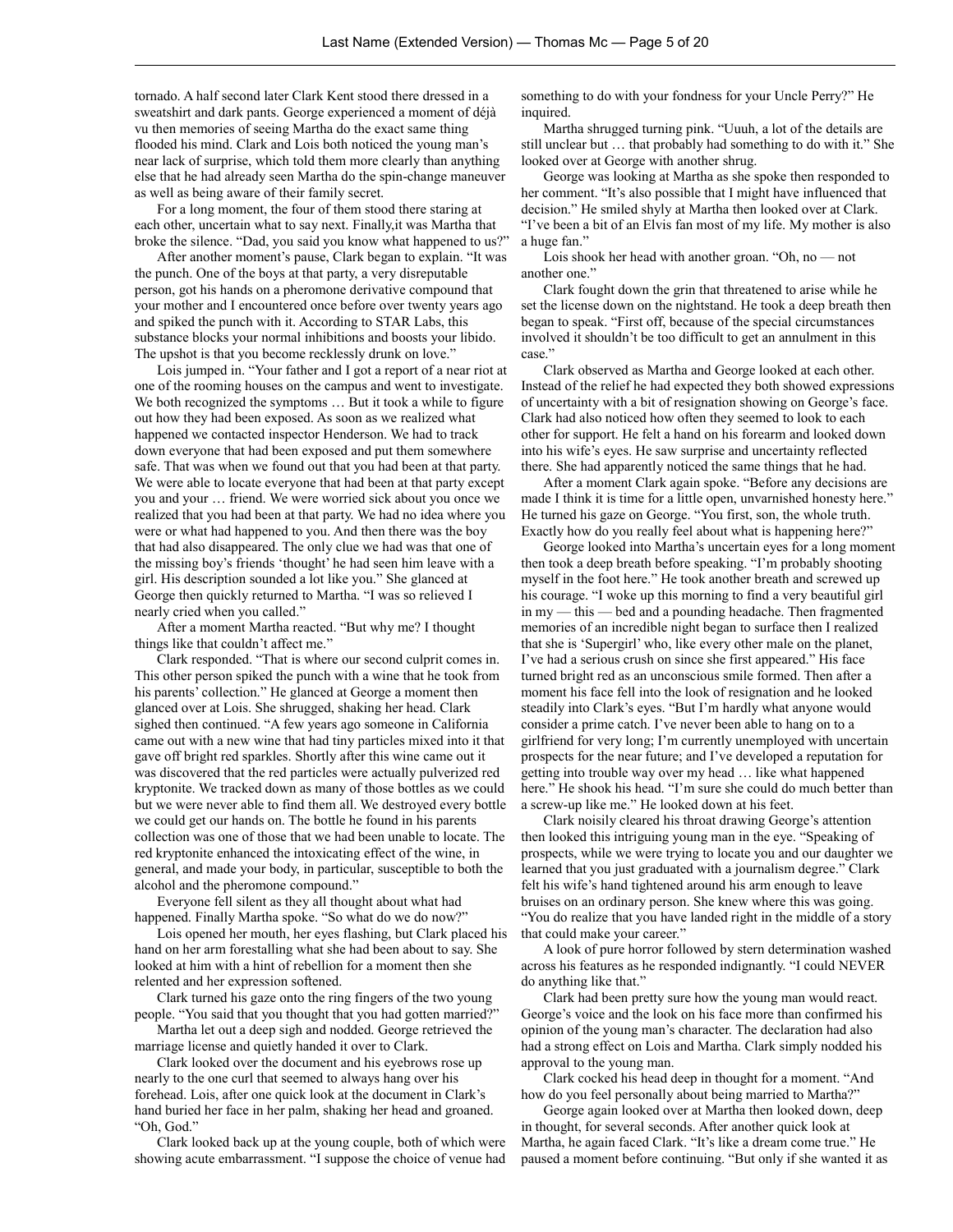well. Otherwise it would be a nightmare for both of us."

Clark had noticed that while George had been talking, Martha had appeared to be deeply affected by his words. He was beginning to suspect that there might be more between them than a drug and hormone fueled sexcapade. He thought back to the first time he and Lois had encountered this pheromone compound. The scientist that had analyzed it had said that, though very powerful, it only worked if there was already some form of attraction already present.

Clark turned his attention to his daughter. She was now looking at George with an expression that seemed to contain a whole gamut of emotions all mixed together. "What about you sweetheart?" He cocked his head as she looked at him. "How do you **really** feel?"

Martha looked down for a moment then shrugged. "I'm not really sure **what** I feel any more." She glanced over at George then looked back more or less in the vicinity of her father's shins. "At first all I wanted to do was get as far from him and the whole situation just as fast as I could. I felt so embarrassed and then I realized that he knew who I was and I was afraid that I had ruined everything for everyone." She glanced again at George before continuing. "Then the memories started to surface." Now it was her turn to blush bright red. "Everything became so confusing. The more I remembered, the more confused I became." Again she glanced over at George then back at her parents. "All I know for sure is that when he looks at me I feel warm all over and I'm sure that I would miss that if he went away." Her eyes dropped to the bed and her face turned even brighter red than before then her eyes slid to the floor at her feet.

Clark looked over at Lois and saw emotions as complex as anything he had ever seen before. The silent communion between them lasted for several seconds. Finally, he looked back at the young couple. "There is something you both should know about that pheromone compound that precipitated this whole situation. It doesn't create an attraction. It merely shuts off the normal inhibitions and it only amplifies any attraction that might already be there."

Martha glanced shyly at George then looked down with a deep sigh. Then she took a deep breath while working up her nerve. She looked up and her face blazed crimson. "One other thing to consider … I'm pretty sure that we have not been using any form of … protection these last few days." She looked back at George. "But I could never feel right holding you responsible if anything were to come of it."

George looked back in shocked surprise as her words sank in then his expression turned seriously earnest as he responded. "That may be so, but if something did develop I would **want** to be involved." His expression and voice softened as he continued. "That is, if you would let me."

There was a definite shimmer of moisture in Martha's eyes as she looked back at George.

Clark felt the slightest squeeze from his wife's hand on his arm. He looked over at her to see that she was also deeply moved by what was said. "Now that everybody's cards are on the table, the question remains. Where do we go from here?"

George spoke first. "I've already told you how I feel about that. So for right now, what's most important is what Martha wants."

Martha gazed back at George as she realized that both of their futures rested squarely on her shoulders.

*NOTE: For those that have never heard the song here is a slightly altered excerpt from 'Last Name*' *by Carrie Underwood.* 

*Last night I got served a little bit too much of that poison And I got a little crazy Last night I met a guy on the dance floor And I let him call me baby*

*It started off "Hey Cutie where you from?" And turned into "Oh, no, what have I done?" We left the club about 1 in the morning I had no idea what I was getting myself into It must have been 'kryptonite mixed with' the Quervo And I don't even know my last name My momma would be so ashamed It started off "Hey Cutie where you from?" And turned into "Oh, no, what have I done?"* \*\*\*

# **Returning Home**

Martha Kent-Kennedy (married only two and a half days) looked at her brand-new husband that she had known for less than three whole days. The question of what to do about their hazily remembered marriage and subsequent two nights of honeymoon had been raised. George Kennedy (no relation to the actor), her husband, had left the decision about what to do up to her. According to her father, their two-day old marriage had been the direct result of exposure to some type of 'pheromone' chemical, laced with red Kryptonite. Her father said that they had more than adequate grounds to have the marriage annulled.

Martha looked back at her parents then back at George. She took a deep breath and shook her head. "I must be crazy." She muttered mostly to herself, though everyone in the room heard it. Still looking into George's very handsome face she squared her shoulders and spoke with conviction. "Despite how this thing started, I … I don't want to lose what I've found in George … even if we are still almost total strangers. George, if you're willing, I think I would like to give this insane marriage a shot."

George smiled back at her then on impulse, he took both of her hands. "Like you, I really would like to give this marriage thing a fighting chance." He seemed to pause a moment togather his thoughts then kissed each of her hands. "Martha Ellen … Kennedy, will you do me the honor of staying married to me?"

Martha felt a spark race up her spine at his words and actions. She gave the only answer that felt right to her. "Yes!"

For several seconds, they stood there lost in each other's eyes, the two parents standing on the other side of the bed, completely forgotten. Finally, Lois noisily cleared her throat, bringing the young couple back to the here and now.

George looked over at Lois and Clark. With a sigh he finally spoke. "Now whatshould we do?"

Clark spoke first. "Do you wish to remain here for a little longer …" He indicated the hotel suite with a nod of his head. "… or do you wish to head home. Either way you need to contact your family and let them know that you're alright."

George looked back at Martha's lovely face. "I guess we should be heading back. We need to give ourselves a day or two to get accustomed to each other in a less emotionally charged environment." He sighed deeply and ruefully shook his head. "And the sooner I face my family the sooner we can start figuring out how we are going to make this thing between us work."

Clark nodded his acknowledgement. "Let's go back to our place and you can call your parents from there to let them know that you are OK, then you two can decide what to do next."

With a sigh, a shake of his head, and a self-depreciating chuckle, George commented. "As nervous as I was about having to face the both of you over this, I think that facing my parents scares me a lot more."

Martha put her arm around him. "Don't worry George. I'll be there to protect you, and I've been told by my big brother that I'm pretty tough, for a girl." She giggled at the memory of her brother's words.

George shook his head. "You've never met my father. He's a cop. Even you might find him intimidating."

Martha looked back at George in surprise. "If he's a cop, I wonder if I have already met him."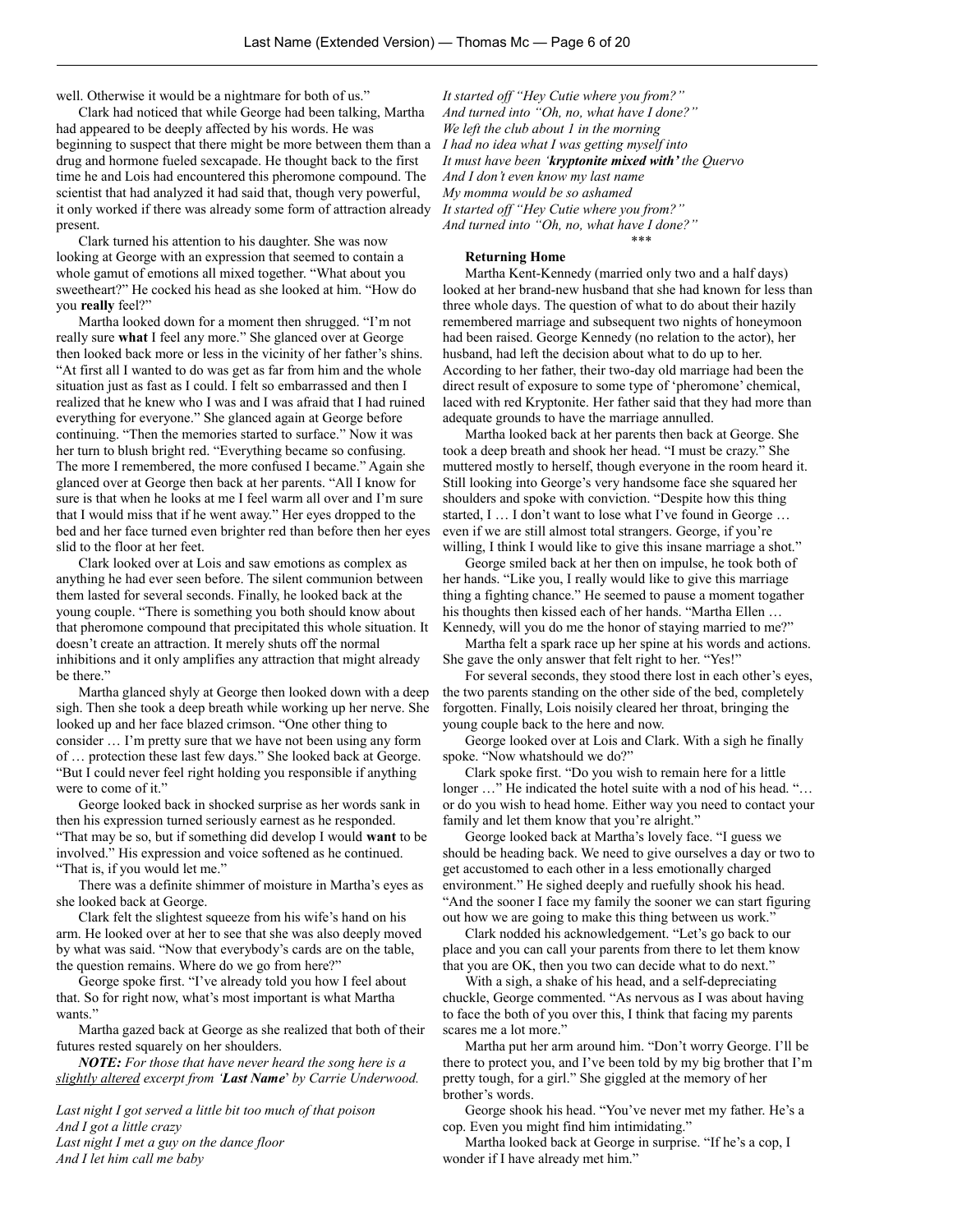"I don't know." George shrugged. "My dad has mentioned encountering Superman and Superboy a couple of times but I don't remember him ever mentioning you." He paused in thought then continued. "I do remember how incensed my mom got over the way the media treated you after your first appearance as Supergirl." His face took on a hint of pink. "She fussed at me for keeping copies of those first pictures of you."

Martha's face also developed a hint of pink and she giggled. Then with a shrug, she remarked. "Yea, I was in such a hurry to get to that sinking ship that it never occurred to me what would happen when that cheap superman t-shirt got wet."

Lois loudly cleared her throat. "Enough reminiscing over old embarrassments. I think it's time to head home."

George ducked his head a bit then spoke. "I'll run down and check us out,and then we can head back to Metropolis and face the relatives." He quickly grabbed his wallet and headed out the door.

Lois cocked her head and looked straight at Martha. "So he kept copies of \***those\*** pictures."

Martha glanced at her mother and blushed. "Yea … one of the things I do remember clearly from the last few days was his insistence that the fantasies those pictures evoked were a very pale comparison to the reality that he now had." She blushed even deeper. "The way he looked at me when he said that made me feel so warm and desired." Then her mind seemed to be lost in some pleasant memory.

Lois found herself blushing at the naked emotion she saw in her daughter's face. Deep inside she felt herself thaw a little bit more toward this young man. Whatever his faults, he couldn't be all that bad if he could make her daughter look that happy.

A few minutes later George returned. "Everything's taken care of." He announced.

"Then let us change and head for home." Clark responded.

Clark and Martha both became whirling cyclones that rapidly changed color. A second later, they had become Superman and Supergirl.

George released a deep sigh and commented to Lois. "Wow! Does that ever become old hat?"

Lois took in the look of wonder in George's face then echoed his sigh as she responded while tilting her head toward Clark. "I've been married to him for longer than I care to admit and I still am amazed when I see what he … what all of them, can do."

Without another word, Superman scooped up Lois and Supergirl wrapped her arm around George's waist. Lois put her arms around Superman's neck and George put his arm around Supergirl's waist. In her free hand,Supergirl carried a laundry bag with the rest of their things. The four of them rose up from the floor and, with a soft whoosh,the room was empty.

\*\*\*

George barely remembered the flight to Hawaii but the trip back was firmly etched in his mind. He felt like a kid taking his first airplane ride as he drank in the experience. The fact that there was no airplane, only the arm of his new bride holding him aloft, made the experience even more intense, more magical, that any ordinary airplane ride could ever be.

Soon they were over land and George eagerly took in the colorful landscape that flowed steadily beneath him. He was a bit surprised when he soon recognized the Metropolis skyline on the horizon. That was when it hit him how fast they must be traveling. They couldn't have been in the air more than a couple of hours, yet they had traveled all the way from Hawaii to Metropolis. His skin should have been ripped from his body by supersonic winds yet he had felt nothing more than a moderately stiff breeze.

His thoughts were interrupted by Martha's voice. "It's the middle of the afternoon so we will be descending very fast to avoid being observed."

George nodded then they were dropping like a lead weight. Despite how fast the ground came up George felt perfectly secure with her arm around him. He felt a moment of concern when it looked like they were going to hit the ground without slowing down. Then they went from hundreds of miles per hour to a gentle descent in less than three seconds yet he never felt the sudden deceleration. The maneuver left him breathless.

As they touched down on the patio in the back of a home on the outskirts of Metropolis George started to breathe again. He turned in her arms and smiled. "You just keep coming up with ways to take my breath away."

Martha smiled back. "Why thank you."

Superman set Lois on her feet and the four of them entered the house. The next minute Superman and Supergirl had spun into Clark and Martha.

Martha gave George a quick tour of the house while he put off calling his parents. Finally, he grabbed a hold of his courage and made the call. It was his mother thatanswered. His father was at work helping to deal with other victims of the same spiked punch that had gotten him into his current situation. After a few moments of parental hysterics, George was able to calm his mother and reassure her that he was alive and well. Then came the more difficult part of the conversation.

"Um, Mom, I don't know how much you've heard about the effects of the stuff they spiked the punch with ...

"Yea, that's pretty much what happened …"

"Wellll … yea I did leave the party with a girl but that's not exactly what happened …"

"Well Mom it seems that we … well we kinda … eloped …"

"Mom, Mom, Mom!… It's not that bad — really … Everything is going to be fine. I just woke up a few of hours ago and whatever that stuff was had worn off ...'

"There won't be any problems like that. The girl is a very nice person and her family is very understanding of the situation …"

"I'm at her parent's home right now and we are considering our options. I will come by the housetomorrow morning to explain everything to you and Dad. For now, I just wanted you and Dad to know that I'm fine and everything is going to be OK …"

"I will. Bye Mom. I love you too …"

He put away his phone with a sigh. "Well, that went as well as could be expected."

Martha grinned at him as she commented. "So I guess that means you will be spending the night with me?"

George took a moment to absorb what she had said then turned bright red. "Uh … um … I a … I didn't really think about that … I just wanted to give them a day to think things through before I talked to them." He shrugged. "I haven't even had enough presence of mind to think about tonight's sleeping arrangements. He suddenly felt very shy in the presence of her and her parents.

Martha was unexpectedly charmed by George's reaction and took a step closer to him. She had done a lot of thinking on the flight back from Hawaii and now she wanted to make her feelings perfectly clear to both George and her parents. She took a deep breath to steady her nerves then spoke her mind. "You are my husband and now that I have a clear head I want to get to know you better." She looked over at Lois and Clark. "I don't expect any wild honeymoon night but I do hope to get much closer to my new husband. If we are going to make this work, the sooner we start acting like a married couple the better." She turned her attention back to George. "Why don't we spend an evening on the town and just let tonight take care of itself?"

Clark spoke up at this point. "That sounds like a good idea princess. You two go out and have a nice time. Your mother and I will be here when you get back."

It was already mid afternoon in Metropolis so George and Martha started their foreshortened day together by going out to a popular restaurant for a late lunch. Next, they went to the local theater for a new movie that they both had wanted to see. After the

\*\*\*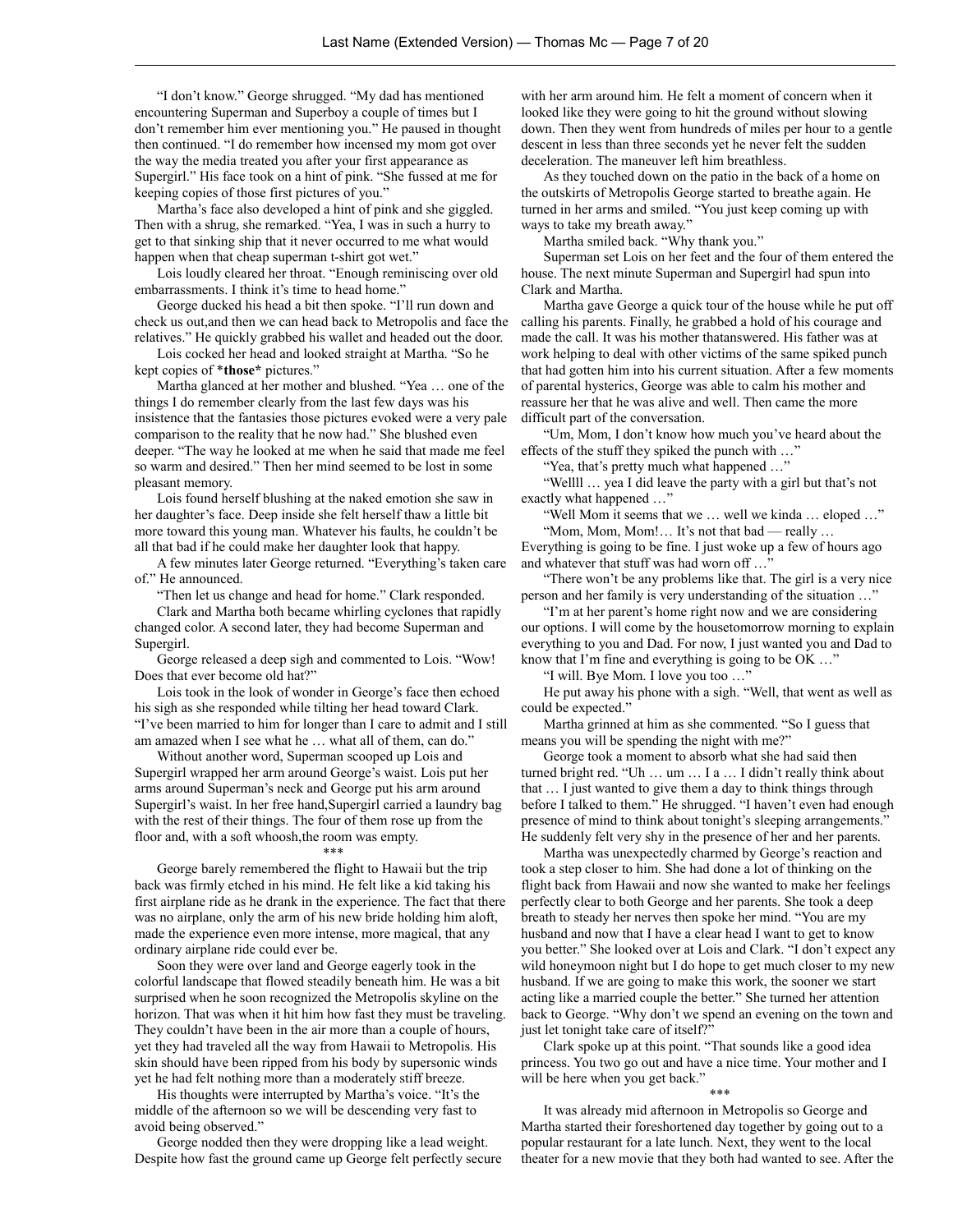movie, they took a long walk through Centennial Park and talked about their dreams of the future. Martha had been working summers as an intern at the Daily Planet and now that she had graduated, she was supposed to start working full time there beginning next week. George had just received his Journalism degree and planned to start applying to all the news organizations. He was hoping to, eventually, find a spot at one of the larger newspapers but he expected to have to start at a less prestigious paper and work his way up. They stopped for a while at the band shell and listened to the free concert that was being given there.

After the concert, they continued their walk and ended up in front of the Superman statue that had been built to commemorate Superman's destruction of the Nightfall asteroid.George looked upat the twenty-foot high statue as he commented. "My dad used to bring me here all the time when I was little and tell me the story of The Nightfall Asteroid. I always feel a sense of awe whenever I look at that sculpture. Even Superman must have felt just a little bit intimidated to have to go head to head with that monster. But he did it and saved us all."

Martha shrugged then looked around to verify that there was no one near enough to overhear before she commented. "Dad always gets a bit embarrassed whenever he sees that statue."

"I don't see why." George responded. "I think it is magnificent."

"I agree." Martha smiled as she looked up. "I think it captures him perfectly. The look of determination on his face is perfect. Most people don't realize that when he agreed to do it, he had no idea if he would be able to successfully stop the asteroid or even survive the attempt. But he did it anyway because that is who he is. He can't stand by if someone is in trouble and he has the power to do something about it."

George tightened his arm around her shoulder. "Every time you talk about him, my admiration for your father and for you increases."

She smiled at him then returned her gaze to the statue. "Ever since I learned the truth about who my Dad really is, and by extension what I am, I've wanted to be just like him." She sighed. He is my inspiration."

After a moment of quiet contemplation, they moved on. Their next stopwas a diner located at the edge of the park for a light dinner. Over the appetizer, they got into a discussion of the merits of various Elvis songs, whichgot pretty animated. She told him about Perry White's fascination with 'The King' and love of his music.

#### \*\*\*

When George and Martha returned late that evening they found Clark waiting up for them. "Welcome back. Did you two have a good time?"

"We had a wonderful time." Martha replied enthusiastically. "With the exception of when we were at the theater, we talked non-stop." Then she looked at George and continued. "Seems like the more I learn about him, the happier I am that we are staying married."

Clark smiled. "I'm glad that you're happy Princess." He centered his gaze on George then continued. "I spoke to Perry White about you today. He called a couple of your instructors that he knows at Met U. Perry would like you to come in to speak with him Wednesday of next week. I can't promise anything but Perry appeared to be impressed with what your instructors had to say about you."

George was stunned by this unexpected development. Martha almost squealed in delight. "George, that's wonderful. I'm sure Uncle Perry … ah Mister White will want you for 'The Planet' once he meets you."

George finally recovered. "That is fantastic news Mister Kent. Ever since I became interested in journalism as a career, I've dreamed of working at a major newspaper like The Daily Planet.

But to have a shot at working for The Planet itself seems too good to be true. I don't know how I could ever thank you enough for this opportunity."

Clark gave him a serious look. "Don't get too excited just yet. You still have to get the job and if you do,you'll be starting at the bottom of the ladder. You will still have to prove yourself if you want to work your way up." Then Clark smiled and clapped George on the shoulder. "And call me Clark. We **are** family after all."

He stepped back, smiled at Martha, and did the spin change into Superman. "Now I think I'll do a quick patrol over the city … Let them know I'm around. See you two in the morning." He rose up, hovered for a moment,and then, with a whoosh, disappeared through the open back door.

George stared at the blank space where Clark had stood in bemused fascination. He was pulled out of it by Martha's chuckle. He looked over at her. "What?"

"Dad pointedly did not invite me to go patrolling with him." She chuckled again then laid her hands on his chest. "I guess he thinks that I might have a better way to spend my time." She stretched up on tiptoes and gave him a kiss that left no doubt about what she meant.

# \*\*\*

George slowly made his way to consciousness. He immediately became aware of the other body spooned tightly against his chest. It took him a moment of confused uncertainty before the realization of everything that had happened registered with his conscious mind. He had married this girl just a couple of hours after meeting her at a graduation party. They had both been under the influence of alcohol and an insidious pheromone chemical. To top it off she happened to be the object of the erotic daydreams of nearly every male on the planet, including him. He glanced downward. And at present, they were apparently floating nearly a foot above the mattress.

She was Supergirl, oldest daughter of Superman. But most amazing of all was that, for the first time in his life of one girlfriend after another, George realized that he was truly head over heels in love.

Unlike the two previous nights of wild sex, last night had only involved cuddling, caressing, and hours of small talk. For him, waking up with her in his arms was the most wonderful feeling in the world. In fact, she had him literally floating on air. The thought of waking up like this every morning for the rest of his life was George's definition of heaven.

After several minutes of wallowing in the experience, George reached up and gently caressed her cheek. "Wake up sweetheart. It's a brand new day."

Martha shifted against him as she swam up from the depths of slumber. She opened her eyes to see the guest room of her parent's house andto the feel of a warm body wrapped around her. Remembering the events of the last few days, she turned her head to look into the face of the stranger, whose presence felt so right to her at this moment, and smiled. "Mmmm … Good morning yourself."

George grinned back at her. "Are you aware that we are floating?"

"Hu?" Then they dropped to the mattress, with a thud and a bounce, and she started to giggle as she turned in his arms to fully face him. "I haven't floated in my sleep in a long time."

George laughed. "I've had dreams of flying but I never expected to wake up in mid air." He kissed her, then returned for more. "I have a feeling that living with you will be one unique experience after another. I can hardly wait to see what comes next." George glanced over at the clock on the nightstand. He sighed deeply. "Looks like it's about time to get up." He shook his head with another sigh. "And I still have to face my parents this morning."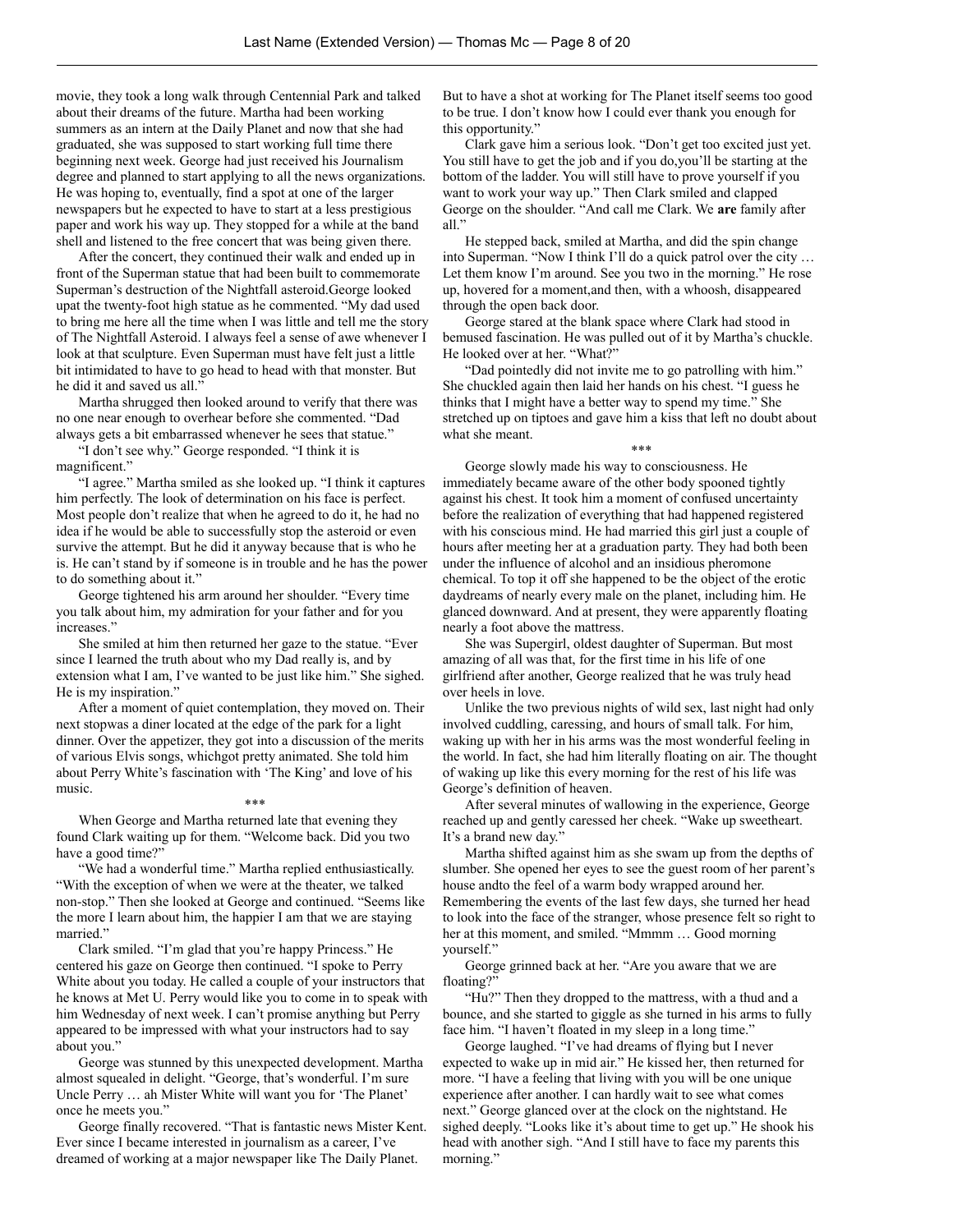Martha's expression turned serious. "\***We\*** have to face your parents this morning."

George shook his head. "There's no need to subject you to their histrionics. There will be plenty of time for you to meet them after they've had time to calm down and adjust to the situation. I …"

Martha placed a finger to his lips then jumped in. "We got into this **together** and **we** will see it through together, side by side. We're married now, for better or for worse, from this day forward." She removed her finger from his lips and kissed them. "I intend to be there for you, by your side, or covering your back, as the case may be."

\*\*\*

#### **Meeting His Parents**

Martha sighed again. "Oh well, I guess we had better get out of bed and get ready for the day." She threw back the covers and glanced down at the both of them. They each took a long moment to admire the other's body. They weren't exactly naked but they weren't far from it. "I think I could get use to this view each morning." She commented. "We've got a big day ahead of us."

"That's an understatement if I ever heard one." George responded. "As for the view, I definitely like what I see."

Twenty minutes later George and Martha entered the dining room to a roomful of open-mouthed stares.

"Good morning, everyone." Martha chimed in with a chipper tone of voice. "I would like for all of you to meet my new husband George …" She glanced over at him, her eyes full of mischief. "ahh, what did you say your last name was?"

There was a long moment of silence as everyone in the room stared back at them in stunned surprise. Then everyone was talking at once, firing questions or making comments about Martha's sanity.

Martha let out a piercing whistle that brought the babble to a halt, then she spoke into the shocked silence. "As I was saying, George Kennedy, this is my family."

She indicated the oldest couple sitting together on the other side of the table. "That is my oldest brother Jonathon and his wife Kristen. They have been married five years and they're expecting their first child in about six months. Both of them currently work at Star Labs under Doctor Bernard Klein. I assume that they showed up here this morning to see if I had survived my ordeal." She then pointed to the youngest girl at the table. "This is my younger sister Lucy. She graduated high school last week."

George nodded to Lucy then looked at Martha. "I think I know about Jonathon. Is Lucy … ah …" He shrugged.

Martha nodded. "Yes, she has all her powers but has not yet made a public appearance. I think that she's still trying to make up her mind on a costume."

"Martha!" Lucy and Jonathon both blurted out in shocked surprise.

At everyone's shocked expression Martha retorted. "Everyone chill out. George already knows all about me. I flew us to Hawaii for our honeymoon. After that it was a bit difficult to keep him from figuring out what I am." After a momentary pause she continued, indicating the last person at the table. "James is my youngest brother. He has not fully developed the power of flight yet. He's anxious to get into the bizz but Dad won't allow us to join in the family hobby until our powers are fully developed."

She glanced around then addressed the table. "I suppose Mom and Dad have already taken Clara to her daycare?"

Jonathon spoke up. "Yea, Mom and Dad left about an hour ago."

Martha nodded then turned to George. "Clara is sort of the unplanned surprise in the family. She's only twenty months old." She took George's hand and led him to the table. Soon they were both answering rapid-fire questions between bites of breakfast.

Martha and George quickly and silently dropped from the sky into a blind spot formed by a gap between two apartment buildings. George looked over at Martha, cocked his head and let his eyes scan up and down her body. He smiled rakishly as he took a moment to appreciate how good she looked in her skintight Supergirl uniform. "I just can't get over the fact that you are really my wife." Then he took a deep breath and his expression became serious as he spoke. "You know this could get Ugly. You really don't have to do this." He shrugged. "They're **my** parents. I can handle this on my own."

Martha shook her head. "No … I **need** to be there. Like I told you, before we came over here, we got into this together. I **belong** with you and I'm **not** going to abandon you now. It's by working together that we intend to give this marriage a fighting chance."

George released a huge sigh. "Well if that's the way you feel then I guess we'd better get this over with." He glanced out of the gap. "I don't see anyone around. I guess you'd better change and we'll face the music together." He gave her the once over with an exaggerated leer. "Although showing up in that outfit would certainly make for an effective distraction."

"You boys are all alike." She smacked him lightly on his chest. Then she glanced down at her blue and red outfit with its rather iconic red and yellow symbol emblazoned across her chest. "You know, showing up like this **could** balance the scales in our favor." She looked back up at him.

George's expression turned serious and he nodded. "That is true." Another sigh. "But for the sake of your family and mine, we can't let anyone else find out about your family secret. And, walking up to my parent's front door as Supergirl is sure to get the whole neighborhood talking."

Supergirl was suddenly a whirling blur of red and blue. The blur quickly turned into a blur of brown and green then solidified into Martha Kent 'Kennedy'. The transformation had taken about a second and a half yet she seemed to be a completely different person. Not only her physical appearance had changed radically but even her personality seemed to have altered just a bit.

"Wow!" George responded. "No matter how many times I've seen you do that the last few days, it still amazes me." He grinned. "In fact, everything about you amazes me. I feel the urge to pinch myself to prove that I'm awake and this is all real." For a moment he just grinned at her then he gave a little shiver and adopted an attitude of determination. "We may as well get on with it."

Martha opened her mouth to comment. "Of course we don't want your neighbors to know but I could just change back into Supergirl once we're ...'

George reached out and touched her lips and continued. "While I believe that your family secret would be safe with my parents, I think it would be better to not bring it up unless it became absolutely necessary. Say when we want them to babysit our kids who have a tendency to fly around the room. Besides, I want my parents to accept and, possibly, learn to like you for '**who**' you are, 'not' **what** you are."

Martha laughed. "Hey, we don't develop the ability to fly until our mid to late teens. In fact we don't start developing our powers until we're around ten years old." Her expression became more serious as she took a deep resigned breath. "I must admit that facing your parents as Supergirl does sort of appeal to me." When facing a difficult or hostile situation she always felt more selfconfident when she was dressed in her uniform. "But, I suppose you have a point." She straightened her spine and announced. "Let's go."

They stepped out from between the buildings and walked the short distance to the front door of his parents' apartment building. Inside the building, he led her to the third apartment on the second floor. He turned to her and spoke softly. "This is your last chance to run for the hills."

Martha shook her head. "Nu,uh! No way! Ain't gonna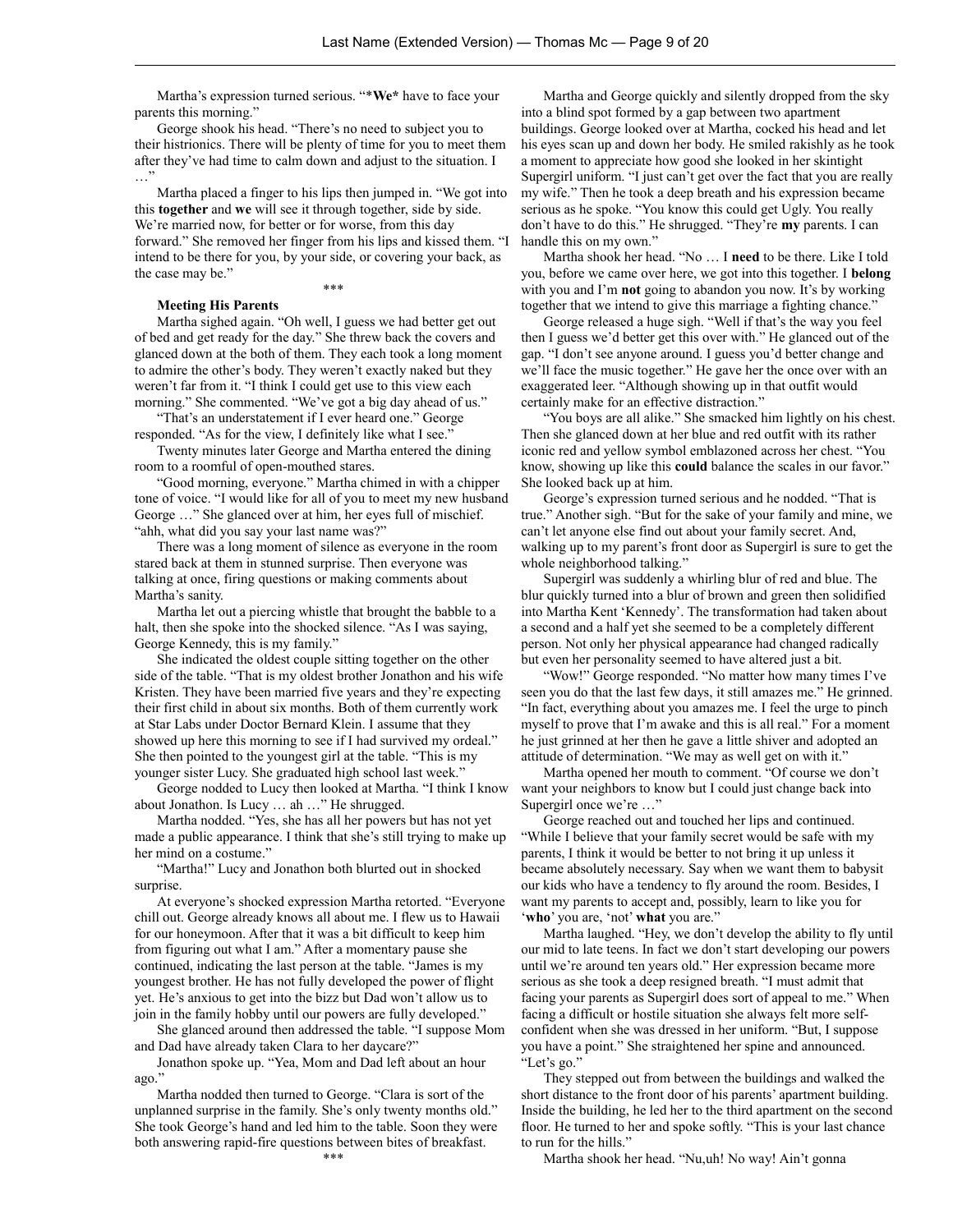happen!" She responded quietly but emphatically then she grinned. "There's something you need to understand about me, especially if you want to spend your life with me. Lois Lane is notorious for her stubbornness and tenacity. Mom has never backed down from a challenge in her life. Dad once told me that 'Her favorite pastime is dangling over the jaws of death'." Martha broke into a wide grin. "I'm Lois Lane's daughter through and through, and there's no way I'm going to back out now."

He shrugged and smiled back at her. "Far be it from me to argue with the daughter of Lois Lane." He then shifted to face the door and pressed the doorbell. "I guess it's into the lion's den for the both of us. Just don't say I didn't warn you."

\*\*\*

Paul Kennedy, a Metropolis beat cop since before he got married, sat in his small home office brooding over the reports before him. When his son had disappeared from that insane college frat party four days agoPaul had asked a detective buddy,named Wolf, to keep him in the loop of the investigation. The fact that Chief Inspector Henderson, a legend throughout the Metropolis Police Force, was personally heading the investigation made him doubly anxious. A case had to be very serious for Henderson to becomedirectly involved.

It was the two reporters from the Daily Planet that had first suggested a possible cause for the actions of the kids involved in the near riot. It had taken another several hours before the detectives finally identified the punch as the source of the insanity.

By sunrise that next morning, many of the missing attendees of the party had been found but several of the kids involved were still unaccounted for, including his son. By that evening, they had gotten the STAR Lab's analysis of the spiked punch. Someone had put a diabolically destructive combination into that punch. The report had fully explained what had happened and why.

By the second morning, the two people responsible for the spiked punch had been found. It took every bit of Paul's selfcontrol to resist the urge to go down to lock-up and beat the tar out of the two kids that were responsible. Also, by then,all but two of the missing kids had been located, many of them under very compromising circumstances.

But the only clues to his son's location, or the location of the other missing person, a female, was one other kid's less than reliable statement that he thought that the missing boy and the missing girl had left together. Even more troubling was the fact that the missing girl was the daughter of two prominent and influential Daily Planet reporters. His son had managed to get himself into some fine messes before but they all paled into insignificance compared to this latest potential disaster. He only hoped that the extenuating circumstances would help to reduce the negative effects this could have on his son's future.

By the third day, yesterday, Paul was ready to tear his hair out in frustration over the lack of any new developments. The only positive news was the fact that the effects of the pheromone had begun to wear off for many of the effected kids. Then toward the end of his shift he had received a report of two hits on his son's credit card. One was for the 'Chapel of Blue Suede Deliverance' in Las Vegas and the other was for store #0623 of 'The Big Kahoona Beach Wear' chain.

When Paul got home that evening, Ellen, his wife, was bursting with important news. She informed him that she had heard from George. Their sonhad called to assure them that he was alive and safe. Then she told him that George had said that he was married. Paul felt a sinking feeling growing in his stomach. George had done some pretty stupid things in his young life but this was by far the dumbest yet.

Now it was late morning and, according to Ellen, George would be stopping by soon to explain things. Paul fought to calm himself down. What was there to explain? George had gotten himself into a mess, though it wasn't entirely his fault, and now

they had to figure out how to untangle it. He only hoped that George and the girl had at least exercised some basic precautions over the last few drug and hormone fueled days or there might soon be another more complicated problem to deal with. He glanced at the credit card report then looked through the door toward the kitchen where his wife was currently trying to get her mind off of the situation by making a late breakfast.

He again glanced at the credit card statement he had obtained yesterday. "The 'Chapel of Blue Suede Deliverance'?" He muttered. "What will Ellen think when she hears about that? She'll probably blame herself or have a heart attack or both … What will the girl's parents think when they hear about that?"

The doorbell rang, startling him out of his swirling thoughts. Paul was so keyed up that he nearly fell out of his chair.

"Calm down, get control of yourself." He muttered to himself as Ellen rushed past the door to his little office. He quickly recovered his wits and jumped out of his chair, heading after his wife. He reached the main entry hall just as Ellen opened the front door. \*\*\*

George lookedenquiringly at his mother, standing in the open doorway with a relieved yet anxious expression on her face. Then his eyes shifted to his father standing behind her and frowning back at him. Both parents had already noticed the petite young, 'pretty' brunette that was standing, half hidden, behind their son. They had not expected him to show up with the girl and were both completely unsure how to act around her.

After a long tension filled pause, George broke the silence. "Hi, Mom … Dad. Can we come in?"

"Oh! Ah, Yes, come in, come in." His mother responded as she opened the door wider and stepped back in a tacit invitation to enter.

Paul scowled as he also stepped back. His attention was drawn to the young woman entering with his son.

Ellen seemed to be having difficulty deciding just where to rest her gaze. Paul's gaze had settled squarely on the girl, measuring, sizing her up. Finally, Ellen broke the uncomfortable tableau by throwing her arms around her son. Paul's gaze flickered toward them then returned to the girl. She looked so tiny next to his tall athletic son.

After a second, Ellen pulled away. "Oh George, we have been so worried about you." She pulled him into a tight hug. "Thank God you're home safe." Finally, she released him then she took a step back and looked uncertainly over at the girlas though trying to decide how to react to her. After a moment, she looked back at George. "Um' who is this?" She half-heartedly indicated the young woman.

George reachedout and drew an uncharacteristically shy Martha forward. There was no point in beating around the bush. He might as well take hold of the elephant in the room by the tusks and drag it out into the light and make his parents acknowledge it."Mom, Dad, this is Martha Ellen Kent, now Martha Ellen Kennedy … my new wife."George drew himself up straight with a determined look on his face as he watched both parents for their reactions.

Ellen's jaw dropped, Paul's scowl deepened and Martha's face turned a bright pink.They both already knew about the wedding but they had not expected to have their son's mistake so blatantly rubbed in their face by him. For that matter, why would he bring the girl here in the first place? Surely, it would have been better to let her stay with her parent's while the details of the annulment were ironed out.

The tableau held for about two seconds before the uncomfortable silence was broken.

Ellen recovered first. Visibly pulling herself together, she cleared her throat. "Um, yes, why don't we sit down in the parlor where we can all be more comfortable and talk about this." She grabbed Paul's arm, breaking his stare and pulled him toward the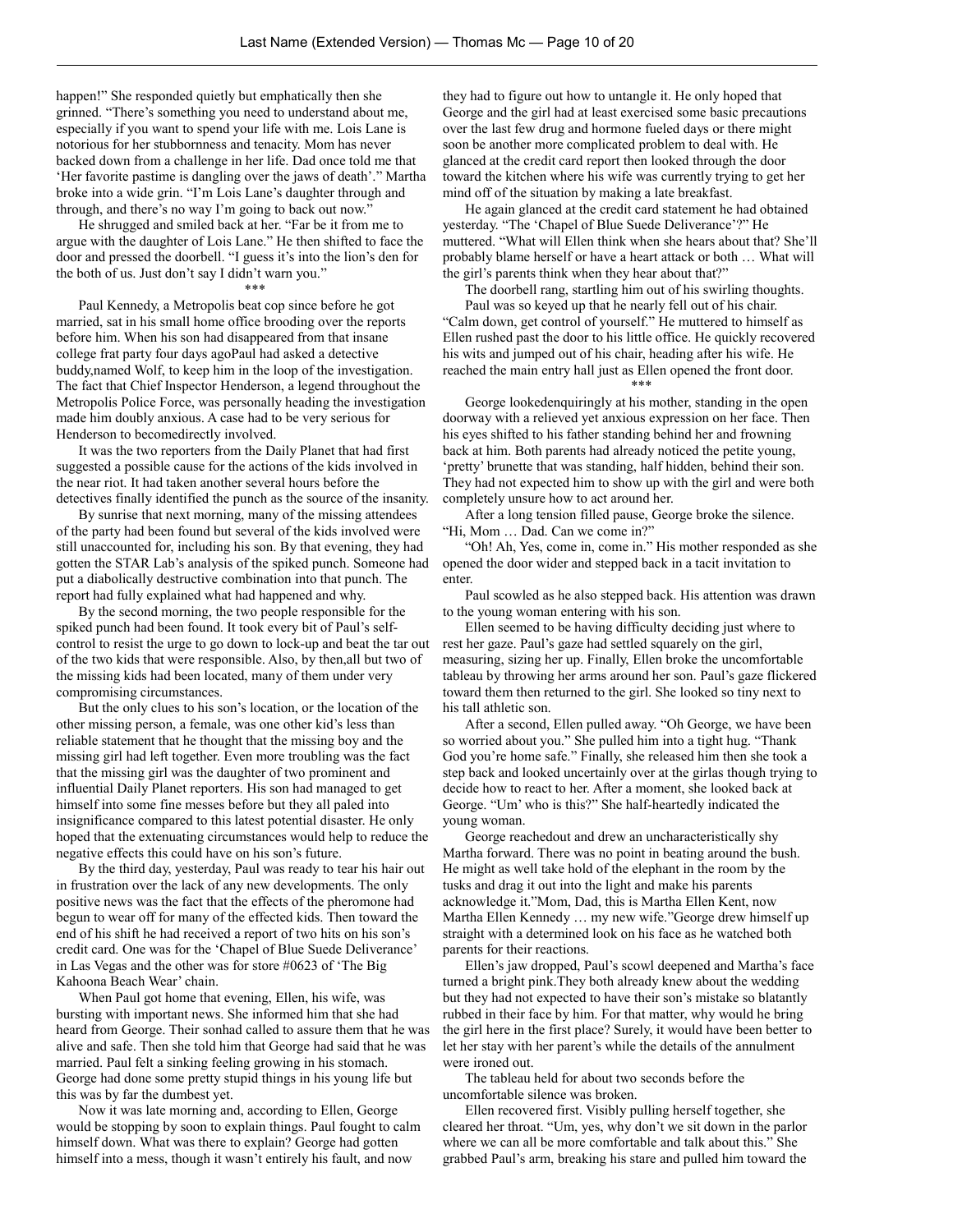opening into the family parlor. George put his arm around Martha and they followed his parents through the doorway.

Paul and Ellen took the love seat. Ellen grabbed Paul's hand in a bid for some small amount of comfort and security in what she was sure would be the very trying hours ahead of them.George took Martha's hand and guided her to the wide sofa but made sure that she was sitting close enough for their hips and shoulders to touch. He did not release her hand once they were seated. He was determined to emphasize the status of their relationship any way he could.

After they were all seated, Paul's attention immediately focused on how close the girl was sitting next to his son. He decided that he needed to deal expeditiously with this messy situation before it could get any worse. This was not the time to beat around the bush. It was time to be blunt and to-the-point. He was the first to speak. "Have you found out how soon you can get an annulment?"

Ellen looked over at her husband in surprise at his rather abrupt question. The same question had been running through her mind but her husband didn't need to be so brusque about it.

George clenched his jaw at the obviously blunt intent of his father's question. He glanced at Martha's blushing face then he bit back an angry retort and forced himself to pause and calm down.Angry or harsh words would only aggravate an already tense situation but it was time to make their intensions clear and let the chips fall where they may. He glanced at both his parents then his gaze centered on his father."The thing is … we aren't going to get an annulment."

Ellen gasped at George's declaration then tightened her grip on her husband's hand. She looked uncertainly into the reddened face of her husband watching the emotions flicker across it. As soon as she felt assured that he wasn't going to explode, she turned her eyes back toward her son and began to look more closely at both of the young adults before her. There seemed to be more going on between them than she had first realized. She and Paul already knew that they had only known each other for a matter of a few hours before running off to get married. And, only about three days had passed since that incredibly foolish action. Yet, as she observed them, she noticed that they seemed to be drawing strength from each other like they were a well-established couple.

Paul fought to control his annoyance. Didn't these two young fools understand the seriousness of their situation? The longer they waited to deal with this mess, the harder it would be to untangle it. He had seen enough examples of the results of such irrational and immature actions on his job as a Metropolis beat cop. He was a firm believer in actions and consequencesbut he couldn't let that happen to his son regardless of how foolish he had been lately "Nonsense, the two of you are total strangers, and I've seen the reports on that drug you were both dosed with. That report is all the legal grounds you need to get out of this with a minimum of legal entanglements."

George held tightly to his self-control as he responded. "We have seen that same report and if you read it carefully you'll find that it does not give us as firm a ground for annulment as you might think." He knew that there were elements of that report that could be used for an annulment and other elements that could be used to argue against an annulment.

Now Ellen's thoughts began to churn and she asked,"George, what are you talking about?" Paul had told her that the spiked punch had caused George to fall madly in love with the first girl he saw.

George responded to his mother. "In the first place, according to the report, that pheromone compound only works if there is already some initial attraction present in the affected person." He glanced over at Martha and smiled at her. "And there is definitely some attraction there."

Paul could feel a rise in his irritation level and again had to fight for control. Paul shook his head in frustration at his foolish son."That is irrelevant. You're a healthy male and she is a reasonably attractive female. The argument would still stand up in court." Why did his sonhave to be so stubborn about this? "You two are total strangers. She was probably just the first female to catch your eye after you were drugged." Paul had noticed that the girl had a firm grip on George's hand and wondered how much influence she was having on his son's decisions.

"You missed the point, Dad." George retorted. He paused to get himself under control. He needed to appear calm and rational, a difficult proposition under the circumstances, if he was going to have any chance of influencing his parents' attitude toward Martha, much less getting them to really accept the current situation. "As I said, there is definitely attraction here. The effects of the drug wore off over a day ago yet my feelings for Martha haven't changed a bit." He squeezed her hand. "And Martha says that her feelings for me are just as strong as when we ran off to get married. That is why we are not going to get an annulment."

"This is nonsense!" Paul blustered. "This girl knows nothing about you. None of your relationships ever lasted more than a couple of months. This will be no different." His gaze bored into his son. "You need to end this farce now before you hurt this poor girl any more than you may already have." He pulled himself up short at the sudden thunderclouds he saw in his son's expression. Maybe he had gone just a bit over the line this time.

George decided that it was time to set his father straight about how things were. "To begin with, Martha knows me a lot better than you think. I have already told her about my rather dismal record with girlfriends. In fact, I have already offered to get an annulment." He took a deep calming breath and looked over at Martha. "It may be true that we have really only had one day, since the drug wore off, to truly begin to get to know each other. But in that short time she has captured my heart in a way that I have never experienced before in my life. I ..." He stopped talking, totally at a loss for words, because there were none adequate to describe the feelings that had steadily grown inside him since yesterday morning.

Both parents stared at their son in surprise at his outburst.

George felt the anger and frustration leach out of him at the thought of the last twenty-four hours. Finally, he continued in a much more gentle voice. "I have no words powerful enough to express how much I have come to feel for Martha." He turned his attention fully on Martha, who was looking back at him with wide glimmering eyes. "I find myself constantly amazed that she would want to have anything to do with me. You cannot possibly understand how lucky I am that she really wants to be with me as much as I want to be with her and I intend to stay with her for as long as she will have me."

### **Revelations**

Paul shook his head in disbelief then,after a few moments of stunned silence, turned his scowl on the young woman. "And what about you, young lady? What are your thoughts on the matter? Why would you even want to stay with a guy that you barely know and has a less than stellar reputation with women?"

\*\*\*

Martha was taken by surprise by thesuddenness ofthe question, as well as the nature of it, and dragged her eyes from George's face to look at his father.It took a long moment to pull herself together and form a response. By the time she spoke her voice had taken on some of the firm resolve that she often used as Supergirl. "Personally I think that **I'm** the lucky one. I just want to be with him." She paused a moment in thought. "It doesn't matter how we ended up getting together. I find that I really care about him, more than I ever thought possible, and I would really like to give this marriage a chance …" Her eyes shifted back to George. "That is if George is willing."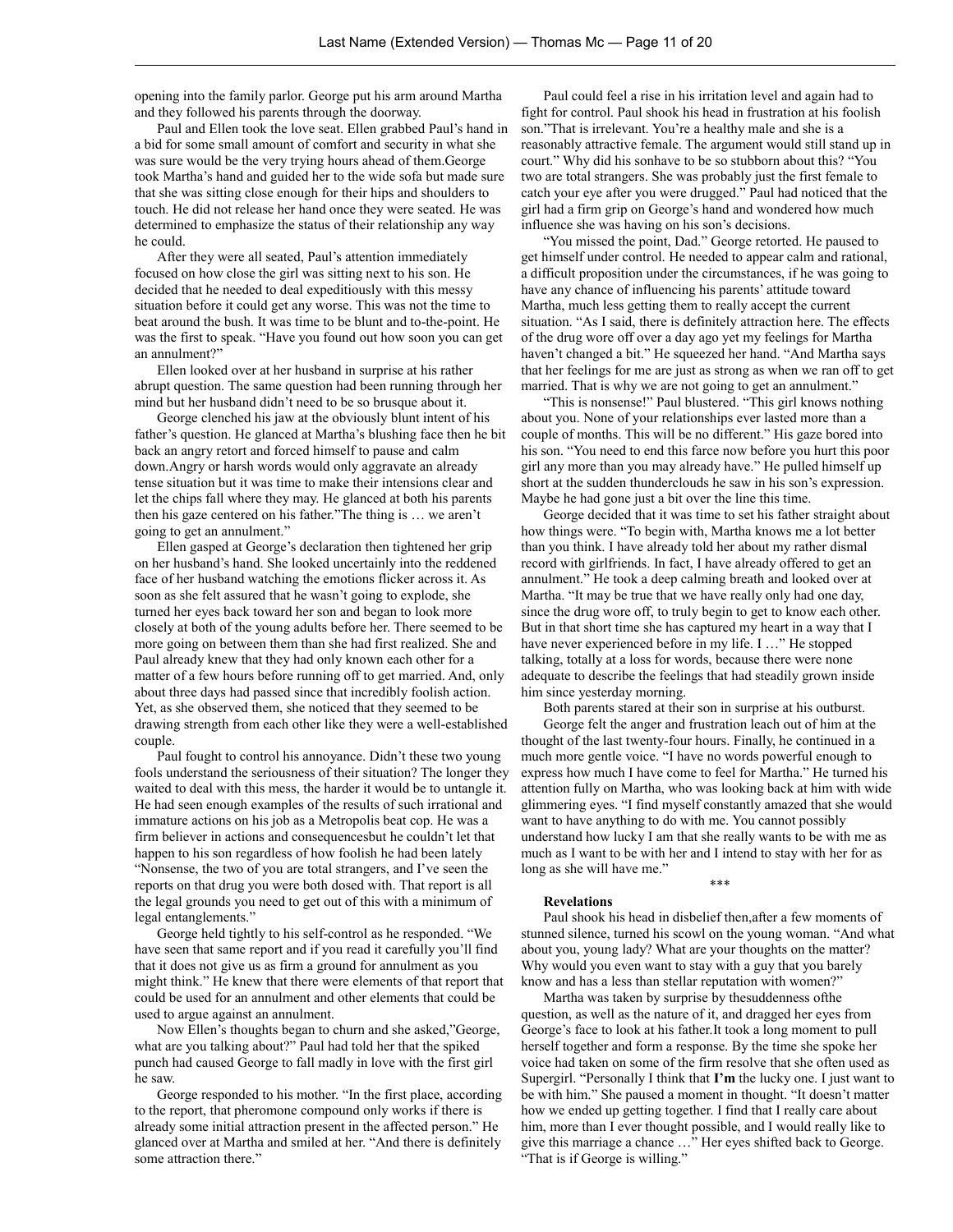Paul was struck,momentarily, speechless. The shy young girl that she had been just moments ago had disappeared and a strong confident woman was sitting in her place. Paul's years as a beat cop had taught him how to read people at a glance and he knew his very stubborn son. These two young people were clear as an open book to him. Both of them were still a bit unsure about where they were going but they now projected an air of determination to see it through wherever it might take them. They both knew what they thought they wanted and they were not going to let anything stand in their way.

Paul opened his mouth to respond but his mind refused to produce anything intelligible.

George jumped into the momentary break. "I've made a lot of mistakes in my life and this last one was a real masterpiece … but it is also one of the very few that I do not regret. I think that breaking off this relationship before it ever gets a chance to develop would be the worst decision of my life." He took a moment to select his next words. "I never believed in love at first sight but when I woke up yesterday morning with this beautiful stranger in my arms I fell head over heels and I felt that I was the luckiest idiot on the planet. I half expected her to run for the hills.Yet, despite the panic I saw in her eyes, she stayed and, since that moment, all I really wanted was to find a way to make her want to stay with me." He glanced over at Martha. "And, probably against her better judgment, she says that she wants to give our marriage a chance." He looked back over at his parents. "Her happiness matters more to me than I thought possible and I intend to dedicate my life to making sure that she never regrets her decision."

Paul once again felt himself robbed of rational speech. He had never heard his son wax so eloquently about any of his many girlfriends. He knew that George wanted to be a writer and had always had a way with words yet he was surprised at how moving hisson's speechhad been.

Martha rested her head on George's shoulder for a moment then addressed her new in-laws. "All we ask is that you give us a chance. Don't dismiss us out of hand. Spend today with us and get to know me better."

Paul ruefully shook his head. The girl's words were hard to ignore. It was only fair that they should get to know the girl before making up their minds about her and them. "That makes some sense… I guess it's really not too much to ask for us to at leastspend a day to get to know you."

With those words, there was palpable release of the tension in the room. "That's all we're asking for." George remarked. At that moment tension and hunger, joined forces and his stomach gave an audible growl. He looked at his mother and gave an embarrassed shrug.

Ellen stood up as she remarked. "I was just starting breakfast when you arrived. Would you like something to eat?" She also had felt the change in the room's atmosphere and was swamped with relief that the expected knock-down-drag-out shouting match had not developed. Like her husband, she wasn't so sure about this idea of staying married but at least she had not found the girl to be a particularly unlikable person. Andthe girl did appear to really care about George. Maybe there was a chance.

Martha decided not to mention that they had already had breakfast. "That sounds great, can I help?" Martha offered.This would be her best chance to try to get on her new mother-in-law's good side. If there was one thing she had learned from her father and grandmother, it was how to cook well. If she was careful not to take over, maybe she could show her mother-in-law a few useful tricks; possibly even swap a few recipes. She stood up to follow Ellen into the kitchen.

George smiled for the first time since he and Martha had entered the apartment. "Better take her up on it, Mom. Among the many things I'vealready learned about her, she is a fantastic cook.

She learned from her father." He cocked his head, remembering yesterday's dinner at the Kent's house. "However beware. You two might get caught up swapping recipes." \*\*\*

Martha had helped Ellen fix breakfast and the results had been superb. Ellen had conceded that Martha really knew her way around the kitchen. Score one for Martha.

After breakfast, they headed over to Centennial Park. They had spent the morning exploring the park and talking things over. Lunch had been at a small hot dog stand in the park. During lunch, they heard a soft sonic boom and looked up to see a tiny familiar blue and red figure moving rapidly to the north. It was flying too high to be identified.

Paul gazed after the figure and marveled at a sight that always sent a thrill through him.

Last year, Superboy had saved the life of Paul's partner and close friend when a burglary call had gone terribly wrong. Two months before that, Supergirl had rescued Paul's cousin from an apartment fire. It had been just a few years ago that the daughter of the neighbor across the street had been saved by Superboy when part of an airplane had fallen into Centennial Park Lake. Paul felt extremely fortunate to live in a city protected by the Super family. It had been said that you couldn't call yourself a true citizen of Metropolis unless you had a relative or close friend that had been saved by one of them. They spent a few more hours in the park after lunch, then came home.

Paullistened with interest to a few stories Martha told about her reporter parents. He had crossed paths with Lois and Clark a couple of times and they seemed like nice people. It was common knowledge among his colleagues that you could always count on Lane and Kent to be fair and honest in their reporting of the city's police.

George told Paul and Ellen that Martha's parents were letting Martha and him stay in a spare guestroom until they could find a small place of their own. Paul commented that George had to find a job first which might be a bit difficult. George responded that he already had an interview with Perry White of the Daily Planet next week.

There was some more small talk about both their families and about the new couple's plans. Then Martha had taken them out to dinner at a small hole-in-the-wall Italian restaurant that Paul had never heard of before. The owner came out to greet Martha and had bragged to Paul that Superman had once stopped there to grab an order of takeout.Paul was surprised to discover that the food at this place was fantastic.

Then it was back to their home where they settled in to watch a movie together. Paul retired early in the evening because he had an early shift the next morning. He left his wife and the two kids watching some sappy romantic movie. Paul never would have expected his son to sit still through one of those butGeorge was hanging in there with the two women.

Paul lay in bed thinking about the events of what had turned out to be a long and interesting yet pleasant day. The more Paul learned about Martha, the more he liked her as a person. But he still thought that it was a mistake for George and Martha to stay married. Despite his feelings on the matter, he realized that he was not going to be able to change their minds. He came to a grudging acceptance of the situation. At least if his son was going to royally screw up his life, the girl he ended up with seemed to be a nice, reasonably sane person. Some of George's numerous previous girlfriends had been nuclear disasters waiting to happen and there had been a few meltdowns among them. Paul also had to admit that a relationship with this girl might actually do his son some good. He just hoped that his son didn't end up disappointing or hurting the girl in the end.

Halfway through the second movie Ellen was fading fast. She told the two young people that if they got too tired to drive home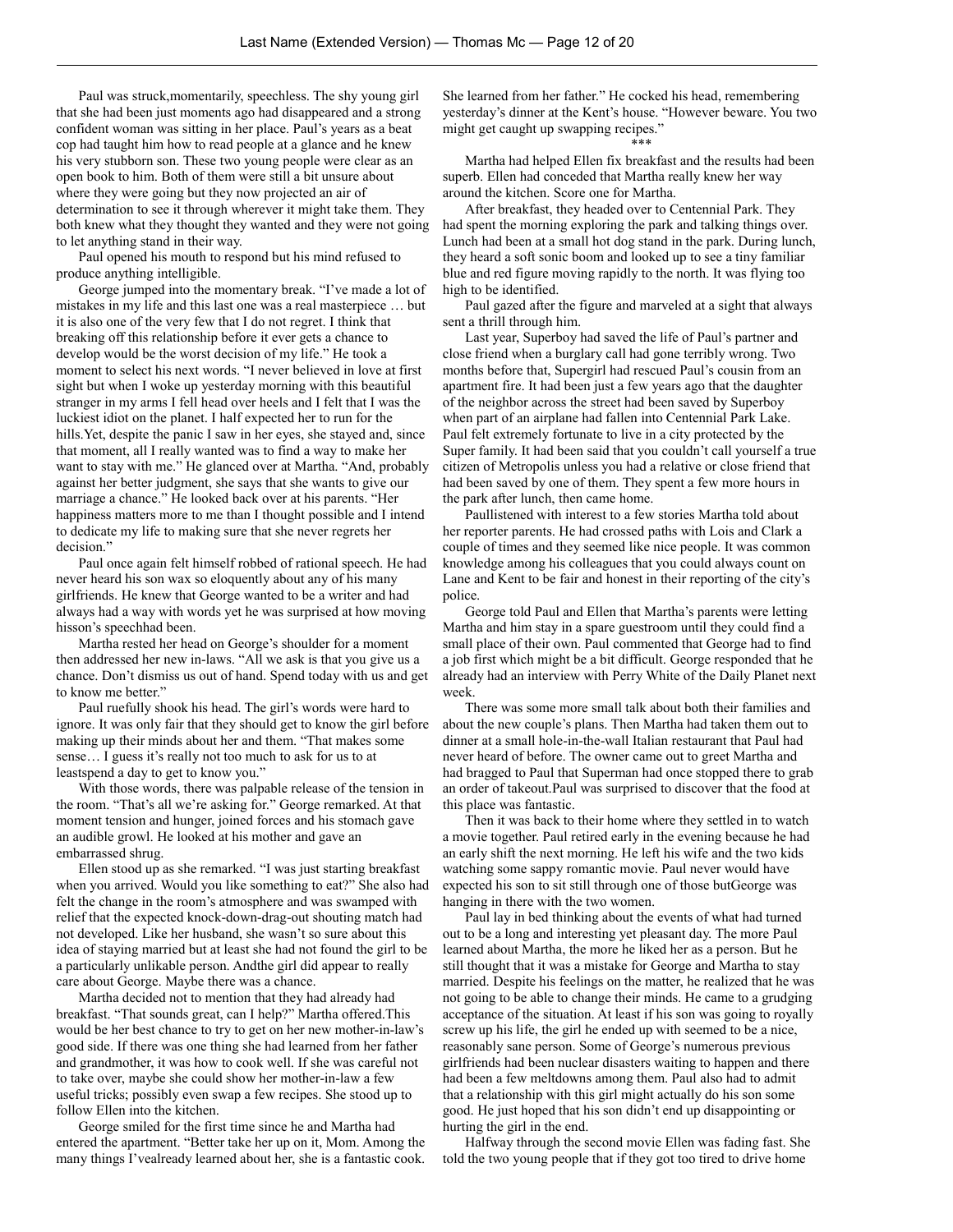after the movie they were welcome to stay in George's old room. Then she also retired for the night.

\*\*\*

Ellen drifted awake and shifted uncomfortably in her bed. Her back was achy (probably a result of all the walking they had done yesterday).In addition, her mouth felt like it was stuffed with cotton and she was thirsty. She was acutely aware of Paul softly snoring beside her. She glanced over at the clock beside the bed. The display showed 1:08 am. It was **way** too early in the morning and she really did not want to get out of the nice warm bed.

But she really was thirsty.

She wondered if George and Martha had gone back to her parent's home or if they had decided to stay the night here.

She really was very thirsty.

Finally, with a quiet groan of surrender, Ellenrolled out of bed, being careful not to awaken her husband. Paul would be getting up in an hour and a half to workthe early morning shift. Still in a half dozing state, she put on her bathrobe and quietly padded toward the kitchen.

As she approached the family room, the first thing she noticed was the sound of the romantic theme song from the movie that George and Martha had stayed up to watch. When she entered the room, she saw the main menu of the DVD displayed on the video screen.

Next she became aware of the two figures asleep in the sofa and paused to look wistfully at the young couple.George and Martha were in a semi-reclined position with his arm across her shoulders and her arm was around behind his back. Her head was resting on his shoulder and his head was resting against the top of her head. It was really a rather sweet image.

Ellen smiled at the scene and then continued through the family room and into the kitchen. She opened the refrigerator and stood there for several seconds looking for something to drink. She finally settled on a half empty two-liter bottle of root beer. She took it out and took a long gulp from it. She felt a momentary pang of guilt. She was forever fussing at the rest of her family for drinking straight from the bottle.

She shrugged and took another gulp. The cold drink seemed to rouse her out of her semi somnambulant state.

She stopped as she became aware of a vague sense of uneasiness. She stood there trying to analyze the now growing feeling that something wasn't right. She slowly returned the bottle to the fridge as she continued trying to figure out just what it was that was bothering her. She glanced around herself looking for a source for her disquiet. When she saw nothing out of place, she tried to shake off the feeling of something being wrong then headed back toward the bedroom.

As she passed back into the family room, she once again paused to glance over at her son and his new bride. The sense of unease grew stronger. She swept the room with her gaze but again nothing seemed out of place. Her gaze settled back on the young couple in the sofa and she smiled. She hoped they wouldn't be too uncomfortable sleeping there. She started toward the sofa intending to turn off the TV.

Then it hit her.

She could see the upper quarter of their backs. From her current vantage point behind the sofa and the way they were slouched down, she should only be able to see, at most, the tops of their heads. What were they sitting on?

She eased around the sofa to see what was holding them up so high.

She noticed that their other hands were clasped together with the fingers interlaced and George's legs were resting on top of Martha's legs. She still didn't see what they were sitting on.

Then it suddenly became clear and she raised her hand to her mouth, stifling a sound that was halfway between a gasp and scream. They weren't sitting on anything else. There was nothing under them but nearly a foot of empty space. After a few stunned moments, Ellen approached the sleeping couple for a closer look.

A few passes of her hand beneath them only served to verify that there was nothing holding the couple up but empty air. She backed away, her eyes huge with amazement. Then her knees began to buckle and she slowly collapsed to the floor next to the coffee table.

Ellen continued to stare at the empty space between the young couple and the sofa, trying to decide if she really was seeing what she thought she was seeing. Could she just be dreaming? She pinched herself. No, that had definitely hurt so she wasn't dreaming. Her son and his new bride were definitely floating.

After a couple of minutes Ellen pulled herself back up onto shaky legs then she quietly made her way back around the sofa and into her bedroom. \*\*\*

Paul was pulled from a disturbing dream of being in a tacky little Las Vegas chapel surrounded by a crowd of Elvis impersonators, each one singing a different song. The images around him wavered and disappeared and he tried to drift back to sleep.

The insistent shaking continued. He tried to ignore it but he was already losing his battle with wakefulness.

"Paul, wake up!" Ellen insisted quietly.

"What?" He stared blearily up at his wife.

She put her hand over his mouth. "Shhh, quiet. Don't make any noise. There's something you have to see."

She took her hand away from his mouth and he reluctantly sat up with soft groan. Placing her finger over her lips in a shushing gesture, she grabbed his hand and practically hauled him out of the bed. He stopped her long enough to grab his robe then let her drag him into the family room.

The first thing Paul noticed was the TVthat was still on and showing the DVD main menu. The next thing he noticed was the young couple asleep on the sofa. His attention shifted to his wife wondering why she was dragging him out here just to show him the two sleeping kids.

She pulled him around to the front of the sofa then let go of his hand. Leaving him standing there looking confused she approached the couple then proceeded to wave her hand through the empty space between the sleeping couple and the sofa. In his drowsy state it took a couple of seconds for what he was seeing to fully register. Then all the air seemed to whoosh out of him and he sat heavily in the adjacent chair with a soft thump.

Paul sat there for several seconds staring wide eyed at the unbelievable scene before him while his thoughts ended up chasing themselves around and around in his mind. He had already realized, after spending a day with her, that Martha was a very extraordinary young woman but this was something else entirely. Who was she? She had to be another member of Superman's family. Did Superman know about this? Did the Kents know about her? Did his son know? What could all this mean?

After a few more minutes, Ellen glanced at her husband then reached out andgently nudged herson's shoulder.

George shifted slightly with a sleepy groan and Martha shifted slightly in response but both remained fast asleep.

Ellen tightened her grip on his shoulder, nudged him again, and spoke very softly to him. "George honey, wake up, you're floating."

George groaned again as he dredged his drowsy way to consciousness.Finally, he opened one reluctant eye. "Hu?"

"You're floating." She repeated very softly.

In his still half-asleep state, George took a moment to process what his mother had said. It was something about floating. Then both eyes popped open as he took in his surroundings. His mother was standing next to them looking down at him, her eyes full of questions. His father was sitting in the adjacent chair looking back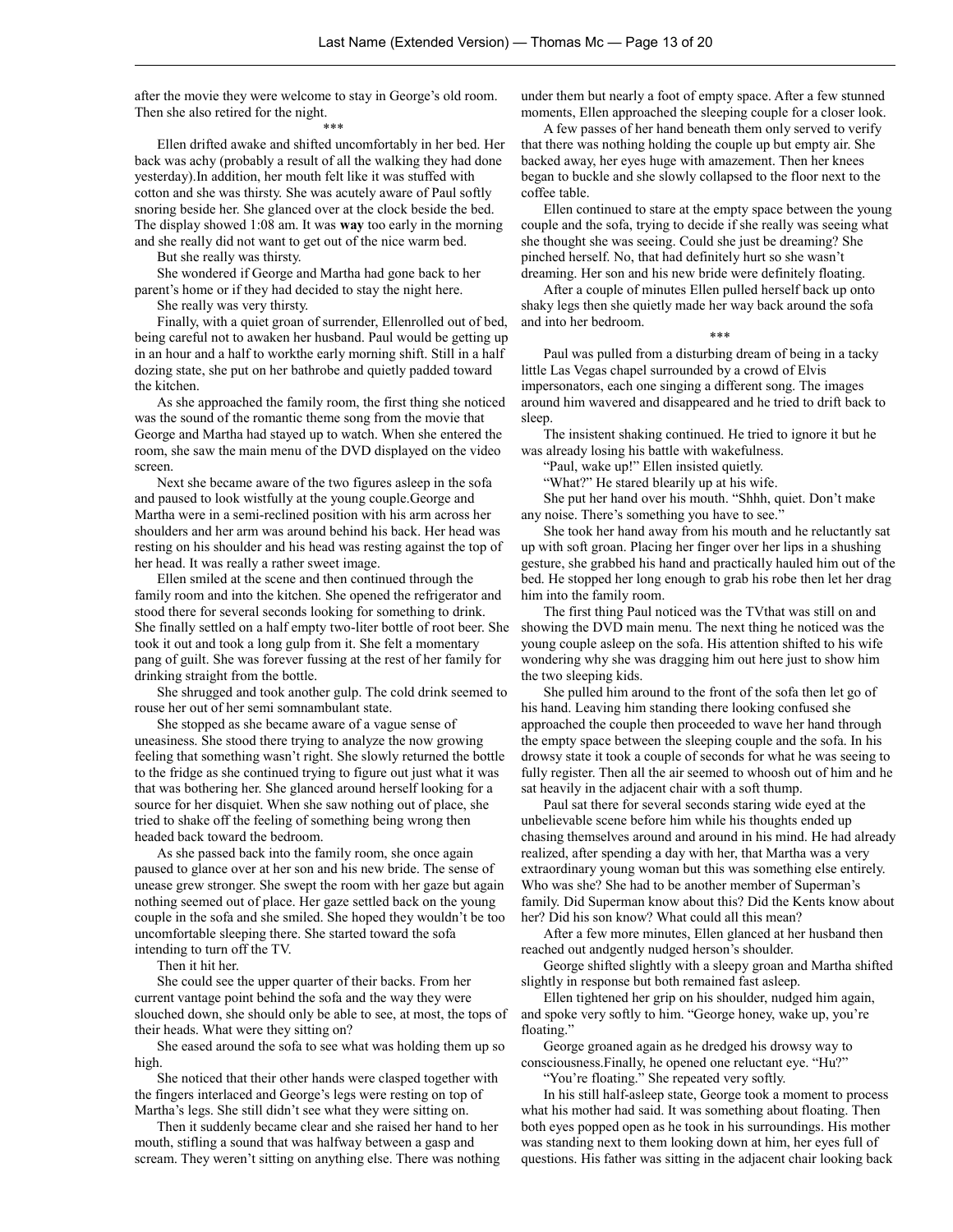at him with the most peculiar look on his face. And he now realized that he was feeling that unusual weightless sensation that he always felt when Martha took him flying.

He turned his head to look down at the top of Martha's sleeping head then noticed the sofa that was a bit further away than it should have been. He shook his head then looked back at his mother and blinked, trying to clear his sleep fogged head. "Oh, boy." He muttered under his breath. "This is going to be interesting." He remarked in the same low tone then let out a yawn followed by a huge sigh.

George gently untangled his hand from Martha's and caressed her face then kissed her. "Sweetheart, wake up." He kissed her again as she began to stir.

"I don't want to wake up." Martha mumbled sleepily. "It feels too good laying here in your arms." She shifted her free hand around his waist into a gentle hug. "I want to stay right here." Then she frowned as she realized that George's heartbeat wasn't the only one she was hearing in the room.

George rubbed his cheek against the top of her head. "Sweetheart, my parents are here and you're floatingin your sleep again."

Her eyes flew open and they dropped to the sofa with a thump as she took in the faces of George's parents staring back at her, both their faces a study in confused, conflicting emotions. Suddenly she was very awake and very flustered. "Oh, ah, I, ah …" She looked up into George's eyes for some kind of enlightenment.

George gently caressed her uncertain face then with a half shrug and encouraging lopsided smile he commented. "I guess some explanations are in order."

Ellen shifted over to stand beside her husband, taking hold of his hand for emotional support in the face of what had just happened. The first thing that went through Paul's mind was the realization that, although George had been surprised to find the two of them floating, he had not been surprised at her ability to do so. George and Martha took a few moments to untangle themselves from each other then sat up on the sofa facing George's parents.

Paul was the first to break the tense silence with several questions. "Who exactly are you? Are you a descendant of Superman? Do the Kents know about you? What does my son have to do with this?"

George and Martha both looked at each other inquiringly. Martha shrugged and commented. "They deserve an explanation." Then they both looked back at Ellen and Paul trying to figure out just what to say to them.

George was the one to respond. "First off, Martha …" He combed his hand affectionately through her hair. "… really is the daughter of Clark and Lois Kent and they know all about her. Second, we really are married. Everything you have heard about what happened to us is true. The only thing that we didn't tell anybody was that there was something else in that punch that caused Martha to be affected the same way as everyone else at that party." He looked inquiringly at Martha wondering just how much he should tell them.

Martha decided to help him. "As far as **who** I am, I really am Martha Ellen Kent, ah **Kennedy**." She paused a moment then stood up. "Perhaps it would be easiest to just show you." With that she became a whirling blur and a second later Supergirl stood before them. "This is just a disguise, a costume and an attitude that I take on when I'm using my special abilities to help."

George glanced at Martha standing there in her Supergirl persona and shrugged then commented. "You have to admit; when I blunder into something it's never just a minor blip on the radar." He smiled up at Martha as he reached out and took her hand, giving it a squeeze. "But this time, I think I've actually ended up winning the jackpot for a change. I just hope that I'm smart

enough to avoid messing up and losing the best thing that has ever happened to me."

Paul and Ellen both stared at Martha in amazement. After a few seconds Ellen spoke, her voice quavered a bit echoing uncertainty, surprise and amazement. "George, You're married to Supergirl??" She blinked twice. "Supergirl is my daughter-inlaw??"

"No," George replied. "I'm married to Martha Kent. Like she said, Supergirl is just a disguise she uses so that she can use her powers openly in public."

Paul finally spoke. "So does that mean that you're really Superman's daughter and the Kents adopted you?" In a way, it made sense to him that Superman might want to hide his son and daughter among normal people until they were old enough to start using their powers. Then in the next second, he realized that George had said that she thought of herself as Martha and Supergirl as the disguise. So how did that affect her relationship with Superman?

Ellen continued to try to wrap her head around the concept that her son was married to Supergirl.

\*\*\*

## **Reality Intrudes**

Martha and George looked at each other as they both realized that Paul had unwittingly given them a way to distance the rest of her family from Superman and Superboy. George shrugged and spoke so quietly that only Martha would be able to hear him. "It's up to you how you want to answer that."

Unknown to the others, Martha shifted into super speed. She had found this to be a useful trick when she had a difficult decision to make and very little time to make it. She could stick with the interesting concept that her father-in-law had just given them. But she disliked hiding things this important from people that were important to her. She had faith that George would support whatever she decided but she didn't like the idea of causing George to lie to his parents.

"Oh, Daddy I could really use your help right now." She sighed in frustration. She glanced around at the other three people in the room trying to decide how she should respond. If she told the truth then the rest of the family secret would become obvious to her in-laws.

She was startled by the sound of her father's voice responding at super speed. "What is it that you need, Princess?"

Her father's voice had come through loud and clear from somewhere outside of the apartment building. She released George's hand so that she wouldn't inadvertently injure him while operating at super speed. Then she quickly scanned through the walls. She spotted her father floating, hidden, just inside the foliage of a tree in the small park like courtyard at the front of the apartment building across the street. "How?"

"I was out on a rescue when I felt your confusion and then I heard you call for my help. I came as quickly as I could."

No living being can hold perfectly still and Martha knew that her appearance was probably starting to blur so she started to spin change back as she explained the situation to her father. To the others in the room she had again became a whirling blur. They didn't notice that it took an extra tenth of a second to change. Her words were so fast, so soft, and so high pitched that they were nearly inaudible to normal human ears. The whooshing sound of her spin change would easily hide whatever soundwasn't outside of their hearing range.

Once her explanation was complete, Clark floated in place for a whole microsecond considering the situation from all angles. Finally, he asked her a very important question. "Do you believe that they can be trusted with the whole secret?"

She had been considering this very question while explaining the situation and she responded immediately. "I think that they can be trusted. I know that George's father admires and respects the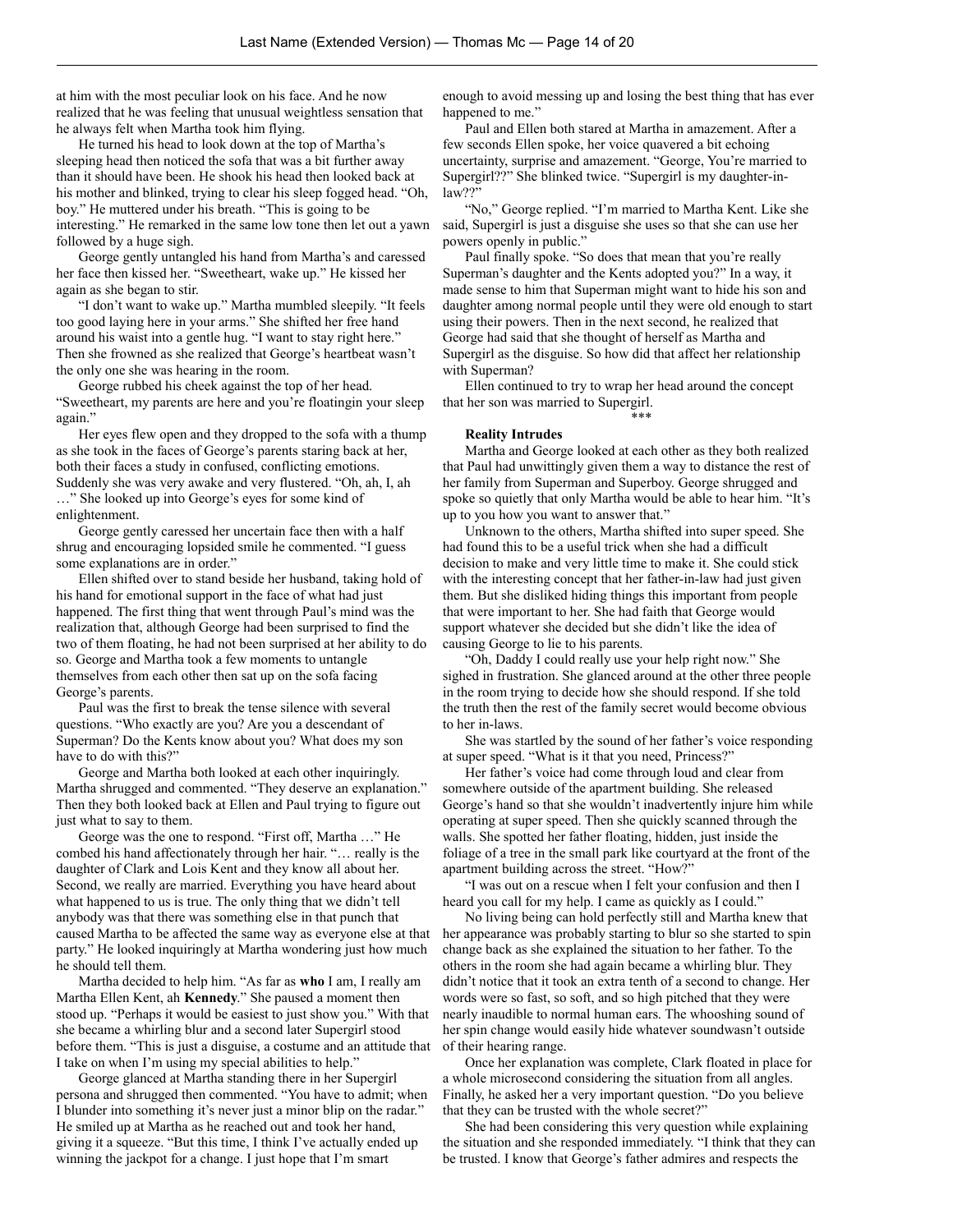super family and he also respects the reporting team of Lane and Kent."

Clark responded. "If you are expecting this relationship to last then it's always easier in the long run to tell the truth." There was another microsecond pause. "Maybe you can invite them over for dinner tomorrow and we can all talk about what this secret means." Then Superman rose up out of the foliage and shot off toward home.

The next instant the whirling dervish was replaced by Martha minus her short dark wig and glasses.

She sat back down next to George and remarked. "This is as close to the real me as I can get. The dark hair and glasses are almost as much of a disguise as the Super uniform. This is my natural hair color. Both my natural grandmothers were redheads. Only George and my family ever get to see me like this. As for my parents, Lois and Clark are my natural biological parents and I am the daughter of Superman, which makes me half Kryptonian. Knowing those three facts makes you privy to just about the world's biggest secret." She paused to let her words sink in.

Paul saw the ramifications immediately. "Clark Kent is Superman?"

Martha nodded.

"How does Ultrawoman fit into all this?" Paul asked. Like most people, he had assumed that Ultrawoman was the mother of Superman's kids. Marthahad referred to herself as

'half'Kryptonian therefore Lois could not be Kryptonian. Martha responded. "In a way I am the daughter of

Ultrawoman. Through an improbable set of circumstances, Mom ended up with Dad's powers for a very short time. She created Ultrawoman so that she could use them to help without giving herself away. After a few days she lost the powers and Ultrawoman disappeared." She shrugged. "I considered calling myself Ultrawoman when I decided to follow in my father's footsteps but my first appearance happened before I was really ready to begin my career and the press named me before I could put in my vote."

Paul paused to consider everything they had been told as he gazed at the girl sitting beside his son. In the last two days his world had been turned upside down more than once and he was still unsure how he should feel about all of this. It was obvious what his son got from this relationship. But what could this young woman who could have any man she wanted possibly see in his errant son? How long could such a lopsided relationship last?

George interrupted their thoughts. "You both know, of course that you can-**not** tell **anyone** about this … don't you? … not even Scott and Cassie."

"You don't want to tell you brother and sister?" Ellen asked in surprise.

George shook his head. "To be honest, I wasn't sure I wanted to tell you. This is a very big and potentially dangerous secret for anyone to know. I didn't want to put you in the position in having to protect a secret like this. You can't even let the slightest hint that you might know slip out."

Paul nodded. "We understand. We will keep your secret safe."

Several loose items in the room rattled as Martha's head popped up. She appeared to stare into space for a moment then she jumped to her feet and exclaimed. "Oh My God!" She looked at the rest of the people in the room. "I've got to go." She became a miniature tornado then Supergirl was once again standing there. She looked at George. "I'll be back as soon as I can." The next instant she was gone in a whoosh of swirling air and fluttering curtains.

Those left in the room stared at each other in surprise at this sudden exit. Finally, George got up and walked over to the open balcony door. As he closed the door, he spoke. "Somebody turn on the news. Maybe we can find out what happened."

After a moment, Paul grabbed the remote from the coffee table

and turned on the TV. It was already set to LNN.

The news reporter was droning on about a controversial fishing rights law that had recently been introduced in 'The House'. Paul was about to change the channel when the reporter was apparently interrupted. He placed a finger over his ear for a moment then looked down at something on the desk in front of him. A second later, he looked up and continued to speak. "We interrupt our program to bring this breaking news. There has apparently been a massive explosion near the Hobbs Bay area. There are reports of several buildings on fire. We will bring you further develop …" He paused a moment then continued. "We just received a report that Superman and Supergirl have both just now showed up at the scene of the disaster." Again he paused. "The LNN News-copter has arrived on the scene and we should have a live report in moments."

A moment later, the view on the TV changed to an aerial view of a massive conflagration. Three Apartment buildings were on fire and there was a large geyser of fire shooting skyward from a pile of rubble where a fourth building had once stood. After a couple of seconds, a new streak of blue and red shot across the screen. The next second, the voice announced. "It appears that Superboy has also arrived to help in this major disaster."

"Oh my God!" Paul unconsciously echoed Martha's earlier exclamation. "That is terrible. They're going to need every available officer." He jumped up. "I have to go help."

"But, Paul, it's the middle of the night." Complained Ellen. "Your shift doesn't start for another couple of hours."

"It doesn't matter, Honey." He ran to the hall closet. "They're going to need every cop they can get. I'll just be starting my shift a couple of hours early." He pulled his gun belt from the closet safe then seemed to, finally, realize that he was wearing nothing but a bathrobe and underwear. "Damn." He complained and ran into the bedroom.

Ten minutes later, he rushed out of the bedroom dressed in his uniform. "I'll be back as soon as my shift ends." Then he ran out the door.

After a stunned moment, Ellen and George returned their attention to the TV in the family room. On the screen they saw Superman dive straight down into the center of the fiery geyser while the other two zipped in and out of the other burning buildings. Each time one of the two younger heroes came out they would be carrying one or two people to safety. After a couple of minutes, the flame geyser began to diminish until it had finally gone out. Seconds later the Superman emerged from the pile of rubble and was soon rescuing survivors like his son and daughter.

At that moment police cars, ambulances and fire trucks could be seen arriving at the disaster. Next the news trucks arrived hot on their heels as police fire and rescue workers poured out of the many emergency vehicles.

The phone rang and Ellen answered. "Hello?" … "No Paul has gone to help out at the Hobbs Bay fire." … "OK. Goodbye Captain." She shrugged and hung up the phone.

\*\*\* Paul placed a not quite regulation flashing light onto the roof of his car and raced toward the area that he had recognized from the TV images. He arrived just behind the news trucks and grabbed his spare high visibility police vest out of his trunk then ran over to where the police command van was parked while pulling on the vest.

"Where can I be of assistance?" Paul inquired as he stepped up to the open door of the command post van. As the others looked up Paul identified himself.

The Police Captain in charge sent Paul over to work crowd control at the emergency medical station where the most serious injuries were being dealt with. Paul was soon very busy keeping reporters and distraught relatives back from the area. Every few seconds one of the super heroes would drop down to deliver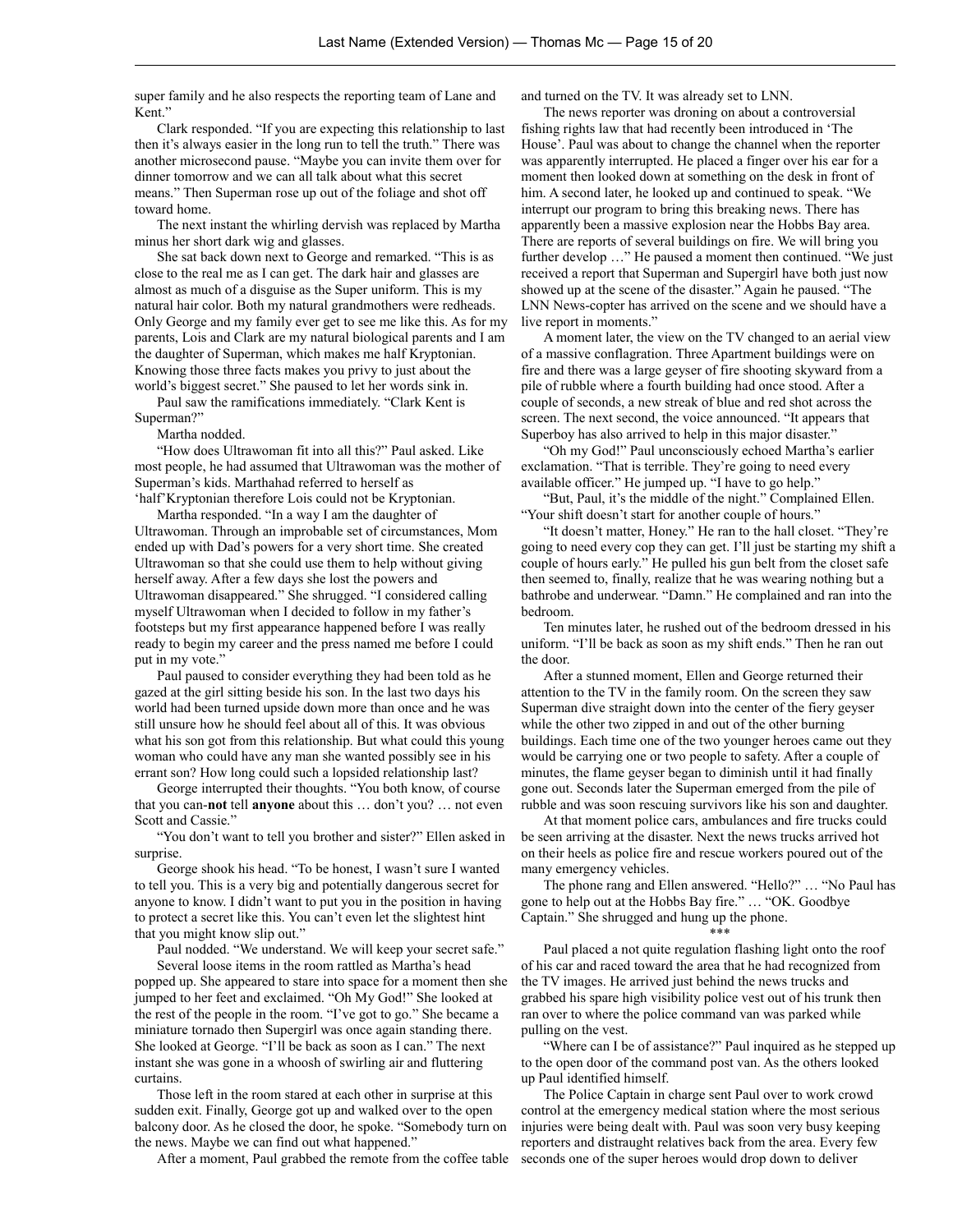another seriously wounded person.

Meanwhile the Fire fighters were trying to contain the fire as best as they could to give the Super Heroes more time to get the people out of the buildings.

After about five minutes he heard a cry of dismay from one of the paramedics. "We're losing him! We can't get him to the hospital fast enough." They were working on a small child.

Paul looked around and saw Supergirl floating about sixty yards away and staring intently at one of the burning buildings. He yelled out. "Supergirl! We have an emergency over here!" Supergirl glanced toward him then, after a look of surprise, zipped over to hover above where Paul was standing. "Over there." He remarked as he pointed to the desperate paramedics.

Supergirl zipped over to the paramedic station and there was a short intense conversation. She quickly wrapped the child in her cape, then wrapped that bundle in one of the emergency thermal blankets. The next instant she vanished in a swirl of disturbed air and a louder than normal sonic boom. One of the paramedics nodded his appreciation at Paul then moved on to the next injured person.

Paul returned his attention to his crowd control duties. Seconds later Supergirl returned and continued rescuing people from the burning buildings. As each of the super heroes brought another injured person to the paramedics, Paul could see the barely controlled stress in their faces. They were pushing themselves in a race against time to save as many people as possible. Their biggest limitation was the frailty of the people that they were rescuing.

Finally, the last of the survivors had been saved and the super heroes started working on putting out the fires at their hard to reach sources. Very shortly, the fires were under control.

Paul looked over curiously when a quiet cheer went up from some of the paramedics. One of them noticed Paul's gaze and called out to him. "We just heard that the child Supergirl rushed to the hospital is going to make it." Paul felt a slight lift to his spirits at the good news. The next moment he heard one of the nearby reporters repeating the same overheard news.

The next instant the smile vanished from Paul's face as he spotted Supergirl carrying a very small limp form toward the area that had been set aside to receive the dead bodies. The look of deep sorrow on her face hit him like a mace. He could feel the pain that she must be going through at this moment and wished that he could just reach out to her and give her a hug just like Ellen often did when he came home after a particularly hard day. Superman appeared a short distance behind her carrying a much larger body. Superman's face was also very somber. Though he showed better control of his emotions it was obvious to Paul that he was as deeply affected as Supergirl.

Then Paul realized just what his son brought into their relationship. His son's caring compassion would serve the same purpose for Martha when she needed it.Maybe their relationship wasn't as one-sided as he had thought after all. The super family may be physically invulnerable, Paul thought, but they were as subject to emotional trauma as anybodyelse. Surelythey must need loving support in the face of difficult situations just as much as he did. Paul felt his heart go out to those three selfless heroes, especially the still very young Supergirl.After a few minutes to contemplate this idea, Paul finally turned his mind back to the task at hand. There was a crowd of spectators to control and a group of injured people to protect.

A few hours later, the Super heroes were gone, the dead and injured taken away, The news vans departed, and most of the spectators dispersed. Still, Paul remained at his assigned post while the fire inspectors and arson detectives moved in to pick through the remains searching for answers.

\*\*\*

As Ellen watched the news reports on the fire she had become acutely aware that one of those three blue and red clad figures

zipping in and out of that scorching inferno was her new daughterin-law. She glanced over at her son. He was watching the action on the screen with single-minded intensity.

As she watched her son's expressions, pain washed over his face and he groaned a soft, "Oh, no." His fists clenched as he shook his head.

Ellen looked back at the screen and gasped at the image of a somber faced Supergirl carrying the small body of a dead child. The news camera followed Supergirl as she carried her sad little burden over to where the coroner's office had set up their area. Ellen realized that this type of tragedy must still be very new and disturbing for the young super hero.

As Supergirl delivered her burden to them, Superman came up carrying another body, his expression somber but controlled. Superboy arrived seconds later with another body. His expression was almost as devastated as his sister's had been. Now that the last of the survivors had been rescued, they had begun the gruesome task of recovering the bodies of those that had not survived. With no more survivors to worry about, this task went much more quickly but the toll on the three super heroes was plain to see. With each body that Supergirl carried from the collapsed buildings, the look of despair on her face became, darker.

\*\*\*

An indeterminable time later the three super heroes had finished their final sad task and left the scene. Five minutes later the balcony door opened and a stricken Supergirl stood in the opening, her face a tragic mask, her eyes shimmered with barely contained sorrow.

George shot out of his chair and strode purposefully toward her. The next instant he was holding her tightly in his arms.

Martha released a deep sob into his shoulder. "She was so small and I just couldn't get to her soon enough." She choked out in a very unsteady voice.

George rocked her gently as he spoke softly to her. "We saw on the TV what happened. I'm so sorry that you had to go through such a terrible experience. I don't care how powerful you are, no one can go through something like that without being shaken up."

Martha continued speaking into his chest. "She was buried so deeply and there were others trapped in the layers above her." She gave a half-stifled sob. "If only I had been a little faster, I might have gotten to her in time."

George tightened his arms around her and shook his head in denial. "Even you can't save everyone but you did the very best you could. We heard what the experts on the TV were saying about the situation. They all agreed that the three of you were accomplishing the impossible. You were pulling survivors out of there as fast as you safely could and you saved so many people. No one could have possibly done any better and a **lot** of people are **alive** tonight because **you** were there. They announced that the child you rushed to the hospital survived because you were fast enough to get it there in time for the doctors to save its life. Nobody, not even your father, could have done any better. Without your help over a third of those that survived would have died."

George had been telling the truth with that last statement. Some wit within the network had added a line of text at the bottom of the screen that showed a running total of the number of lives saved by each of the three super heroes. George had thought it to be rather crass but it did give him license to truthfully report that she had saved more people than either her father or her brother..

Martha sank even deeper into George's embrace, soaking up his love and reassurance. "But she was so small ..." She softly complained, mostly to herself.

George gently kissed the top of her head. "I know honey, I know. I've been a fairly rabid fan of yours since your first appearance, so I know that this was, by far, the worst situation that you have ever faced. I was so proud of how well you handled yourself out there." He let out a deep sigh. "It's just such a shame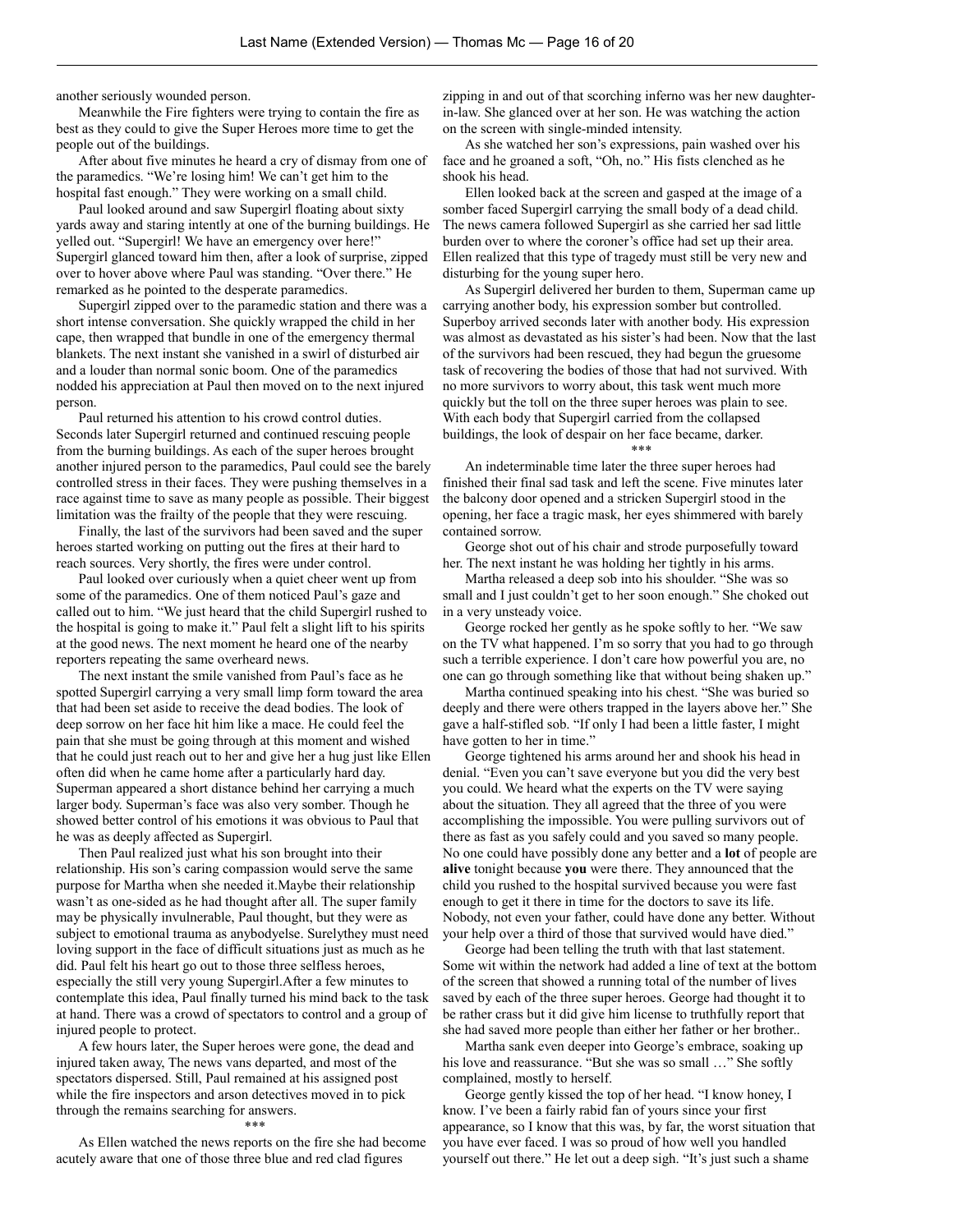that the first body you had to retrieve was so young."

George's mother watched quietly as the small drama played itself out.Seeing her son comforting a distraught Supergirl was a revelation to Ellen. She had been thinking that the two of them were so completely mismatched. Supergirl was so far out of his league. What could her son possibly bring into this relationship? Supergirl had always seemed so much larger than life. Now, in herson's arms,the young super hero looked so tiny and frail. Martha had needed George's comfort and Ellen could see the girl's posture slowly begin to relax under her son's gentle ministrations. Ellen didn't bother wiping away the tears that were forming at the corners of her eyes.

Finally,once Martha had her emotions under better control, George pulled back slightly and gazed with gentle compassion into her face. "Do you want to go home now?"

She nodded. "Uh, hu, would you please take me home?"

"I think I can do that, if you're willing to do the heavy lifting." He responded with a half smile.

She gave him a watery half smile in return. "I think I can manage it." She paused to look over at George's mother. "Dad suggested that I invite you both over for dinertomorr …" She glanced at the old grandfather clock that stood in the corner of the room. George had told her that it once belonged to his great grandfather. "uh, I mean, this evening. I hope you can come."

Ellen nodded, still a bit dazed by all that she had witnessed this night. "We'll be there."

Martha hugged George close, then rose from the floor and drifted toward the still open balcony door. "Bye for now." Then she and George were gone.

Deep in thought, Ellen quietly went over and closed the balcony door. Her son was married to Supergirl and tonight she would be dining with Superman and his family. She shook herself out of her star struck mood. She had to remember to think of them simply as the Kent family when she met them for dinner tonight.

\*\*\*

A short time later that morning, as George lay holding a contentedly sleeping Martha, the events of the explosion and fire kept running through his mind. Finally he got quietly out of bed, grabbed his laptop computer and went downstairs. He sat at the breakfast table, opened up his private journal file and wrote up a report of the incident as it had appeared on the TV broadcast. Then he wrote down his thoughts on the episode and how such things must affect the super heroes. Although not stated specifically, he did include some thoughts that were the result of his first hand experience when Martha had returned from that terrible disaster.

"That is some very impressive writing." Commented a female voice from behind him and startling George. "What do you plan to do with it?"

George turned around to see Lois standing right behind him. "Nothing really." He shrugged. "Sometimes, when I'm confused or my thoughts are in turmoil, I find that writing it down helps me think it all through … to settle things in my mind. That's what this file is for. I use it as a sounding board." He looked back at his computer screen. "It has helped me a lot tonight though it would probably be best if I deleted it. I wouldn't want anyone else to see it in case I unintentionally put too much information in it."

Lois sat down at the table next to George. "I know how personal a journal can be so I would understand if you said no, but before you delete it would it be alright if I read it?" She did not look upset and seemed honestly curious.

George shrugged again. "It is a bit personal, but I'm sure there isn't anything here that you haven't felt as well, so I suppose it's OK." He swiveled the laptop toward her.

She scrolled to the top of the article and began to read. She chewed on the corner of her bottom lip and her frown deepened as she continued to read. Finally, she looked up at George, her eyes shimmering with strong emotion. "That is some very good

writing, very insightful." She paused a moment composing herself. "What would you title this article if you were to publish it."

George was surprised by her question and remarked. "I hadn't really thought of a title …" He considered the concept seriously. "The best thing I can come up with, off the top of my head … is

… '**Sometimes Even Super Heroes Can Fail**" … or something like that."

She nodded. "Mind if I make a suggestion?"

"Sure, I don't mind." He replied.

She thought a moment then spoke. "Don't delete that entry. Copy the article to a new separate file; edit out anything too personal; add that title and your byline and I'll send it to Perry." She took in his incredulous look. "I have been thinking of writing an article like that for awhile but I could never come up with the right words. This article says what I wanted to say beautifully." She glanced at the clock. "If I know Perry, He's holding up the morning edition to get in every last scrap of information on that fire. If you are quick enough and he likes it, he might even put it in the morning edition."

\*\*\*

**Morning At The Planet**

Perry White turned on his computer as he sat down at his desk. He had come in as soon as he had gotten word of the gas explosion. The instant the computer came up he was checking his incoming files. In his in-box folder were half a dozen new articles, including the expected two from Lois and Clark about the explosion and fire last night. He was momentarily reminded about Martha. It was good to see her home safe and see Supergirl back in action. He returned his attention to his in-box and noticed a group of photos from James, he still thought of him as Jimmy Olsen. There would be more than enough to fill the front page of the morning edition.

After a short time, Perry sat back with a sigh of satisfaction. Lois and Clark and Jimmy had done it again. Two excellent articles and a dozen great pictures. This morning's edition was going to sell out fast. He called the print room and told them to be ready to print up two full runs the instant that they received the finished pages from him.

He glanced back at the picture currently displayed on his screen. Supergirl was in the foreground carrying the body of a young child and behind her was Superman carrying the body of a woman. Superman's face was very somber but it was the look of desolation on the face of Supergirl that drew the eye and hit one in the gut. It was an award-winning picture. He just wished he had a proper article to go with it so that he could use it in this morning's edition. Maybe he could get Lois or Clark to write a story to go with it for the evening edition.

A short time later Perry had just finished setting up the final layout for the morning edition when he was surprised byan alert telling him that another article had reached his in folder. A quick look informed him that Lois had sent it to him. The file was titled '**Sometimes Even Super Heroes Can Fail**'. Immediately intrigued, he pulled up the file and was again surprised to see that the By-line was 'George Kennedy'.That was the young fella that Clark had recommended to him the other day. He began to read.

As he finished reading, he wiped his eyes. He had the perfect article to go with that incredible picture of Jimmy's. It was so easy to see why Clark had recommended the guy. He quickly rearranged the layout to include the picture and the new article below the fold then sent the completed files to the printers.

He leaned back in his chair and smiled. This morning's edition was going to take Metropolis by storm. \*\*\*

George woke up to the feel of a warm body pressed tightly up against his. He ran his hand up along silkysmooth warm skin until he reached a soft breast and stopped.

The warm body wriggled seductively. "Mmmmm, don't stop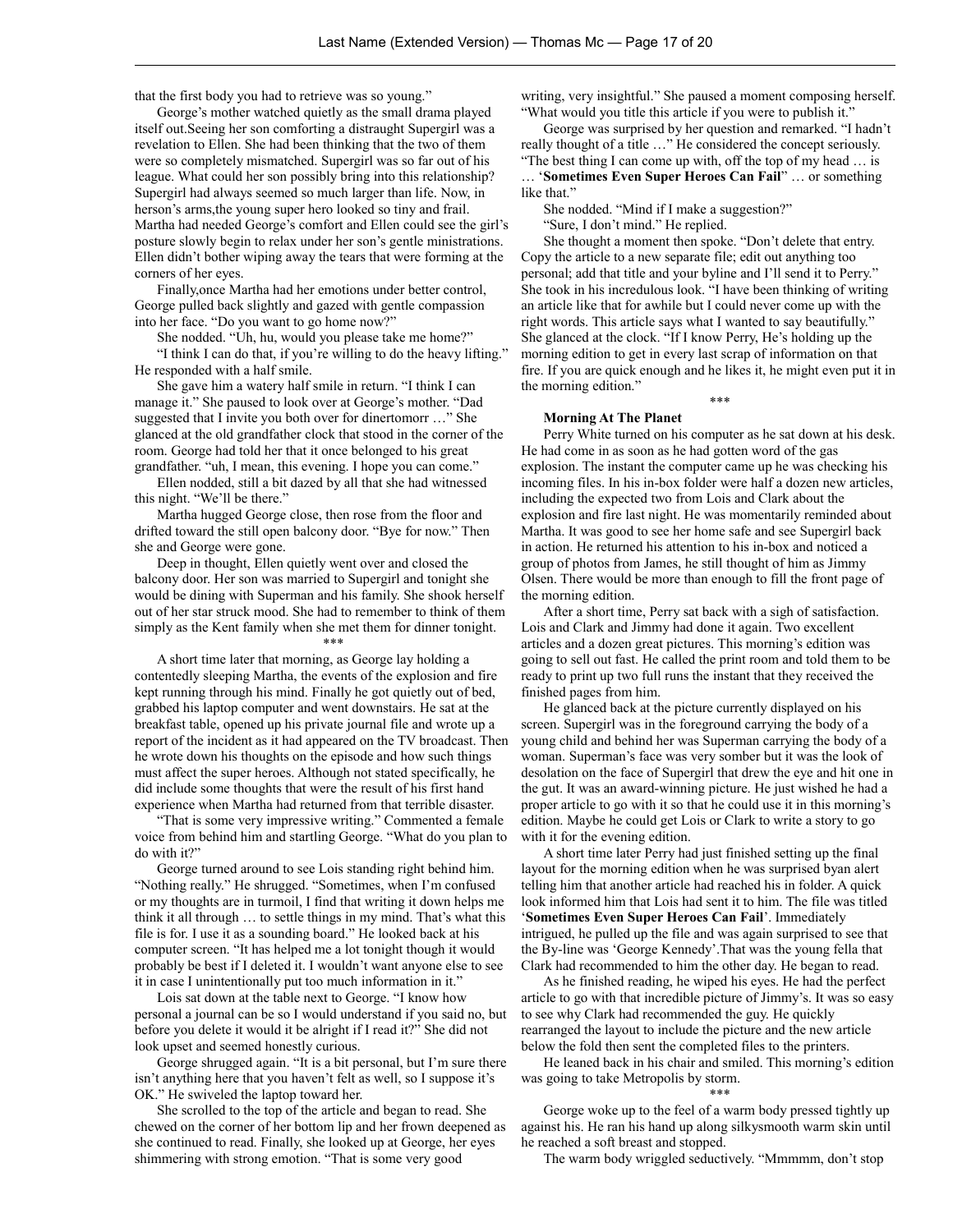now. That feels so good."

"Don't tempt me wench." George smiled as he cupped her breast then kissed her behind her ear.

She turned in his arms until they were facing each other and wrapped both arms around him. "I know that we agreed that our first time, without that pheromone would be when we were both ready and in the mood … but last night I needed it." She rested her head against his shoulder. "I'm sorry that I jumped the gun like that."

George chuckled. "Believe me, I have no complaints. Most of my memories of that time have returned and our first … our first dozen times were all wonderful." The quick kiss he gave her became very drawn out and he just went with the flow.

She finally drew away to look into his face, her eyes alight with emotion and a hint of pink in her cheeks. "Is that so?"

He grinned back at her and remarked. "Yes it is, but this time was even better."

She giggled and turned bright red. "Yea, mine are all back as well." She looked up into his eyes. "It **was**a pretty good honeymoon, wasn't it?"

Hekissed her passionately. "Like I said, I have no complaints." At that moment, the alarm clock went off. She jumped out of bed and he whistled as he observed her lithe nude form.

Martha laughed. "Today is supposed to be my first day as a full time Daily Planet employee."

As Martha started to turn toward the closet, George climbed out of the bed and pulled his robe off the foot of the bed then put it on, all while still admiring the view of her moving toward the closet. "I'm going to miss you today." He remarked as she opened the closet door.

Martha paused a moment then turned back to face him. Her eyes lit up with inspiration. "Why don't you come to work with me? Dad told me that Perry wanted to meet you. I could introduce you to him and show you around the place afterward."

"Are you sure that Mister White won't mind you bringing a stranger in with you?" He inquired. "I'm not supposed to meet with him until later this week."

"Naw, Perry will probably love meeting you." She responded with a twinkle in her eye. "And besides, this isn't an interview, it's an introduction. You're not a stranger; you're my husband … and my lover." She grinned wickedly at the stunned look on his face. "I call shower first." Then, in a blur of high-speed motion, she grabbed her robe, snatched some clothes from the closet, and left the room.

George stood there moment staring at the open bedroom door as the words 'you're my husband and my lover' echoed repeatedly through his head. Then the spell broke and he called out after her. "Hey! You cheated." Then he laughed. Everything about her just made him feel happy. He thought about just following her to the shower. That thought brought out a sly grin. Then he saw Lucy walk past the open bedroom door. He wondered if that would be a good idea in a crowded house full of people with super hearing. Then he thought about last night. "Oh boy!" He mumbled to himself as his own cheeks turned bright red.

\*\*\*

George and Martha came down together to find most of the rest of the Kent family at the breakfast table. Jonathon and Kristen had returned to their own home yesterday morning.

Clark looked up and smiled at them. "Good morning, princess. Ready for your first day working full time?"

"Sure am." She replied. "I was thinking of taking George into work with me this morning and showing him around. You don't think Perry will mind, do you?"

Lois responded. "After that article last night, I think Perry would love to meet him."

"Article?" Martha and Clark inquired simultaneously.

Lois smiled at Clark. "Check the morning edition when you

get to the office." She replied, a bit enigmatically.

Martha looked over at George. "Do you know what she's talking about?"

George shrugged. "I think so. I was writing in my journal last night and your mother saw part of it. She insisted on sending last night's entry into Perry." He shrugged again.

"Oh!?" She inquired.

George glanced over at Lois, his grin mirroring hers. "You'll have to check it out in the paper when we get there."

Martha glanced back and forth between George and Lois. "Mom, I think you are a bad influence on my husband." She remarked with a huff.

\*\*\*

Lois, Clark, Martha and George stepped out of the elevator onto the pressroom floor. The activity in the bullpen was in full swing as all the reporters were busily engaged in doing their jobs. Lois and Clark immediately headed for their desks. George and Martha both stood at the top of the ramp taking in the ambiance of the busy newsroom.

Their quiet contemplation was interrupted by a bellow from the other side of the room. "Martha, you're late! In my office, now!"

"Come on." Martha grabbed George's hand and started pulling him down the ramp into the bullpen.

George looked over at her and was surprised to see her grinning from ear to ear. Hardly the expression one would expect from a new employee that had just been yelled at for being late their first day on the job. Very shortly, she pulled him into the Editor-n-Chief's office and closed the door behind them. Perry stood in front of his desk glaring at them. George felt the irresistible urge to fidget even though Perry barely gave him a slightly curious glance.

Perry stepped toward them, then his expression softened to one of concerned compassion as he threw his arms around Martha. "Darlin', I am so glad to see you home, safe and sound." He took her by the shoulders and held her out at arm's length. "We were all so worried about you when you disappeared." His expression turned a bit more serious. "You are OK aren't you? Nothing bad happened to you while you were under the influence of that evil drug, I hope? Your parents haven't told me anything about what happened to you after your disappearance. All they would tell me was that they had found you and you were OK."

She smiled back at Perry. "No, nothing … **bad** happened to me … **strange**, maybe, but not bad."

Perry cocked his head at her curious statement. He considered asking for more then changed his mind." "If you ever need anyone to talk to about …" He glanced again over at George. "anything, you know where to find me."

"I know Uncle Perry." She responded, knowing that he was referring to last night without referring to it in front of a stranger. "I'm doing just fine now."

Perry nodded then shifted his attention more fully on George. "And who is this young fella' you dragged into my office?"

Martha grinned wickedly. "Oh' this is my new husband." "What!?" Perry bellowed, causing George to take an involuntary step back.

"We met for the first time shortly after drinking the spiked punch at the graduation party. We bumped into each other on the dance floor where he used the most awful pick-up line I've ever heard." Martha shrugged. "A short time later we ran off and got married."

"What!? But … But …" Perry sputtered nearly incoherently. Martha continued. "After the drug and the resulting initial shock wore off, we discovered that we still were attracted to each other and we didn't really want to end our marriage so we decided

to try to make this thing work despite how it started."

After a few moments' silence, Perry finally spoke in a much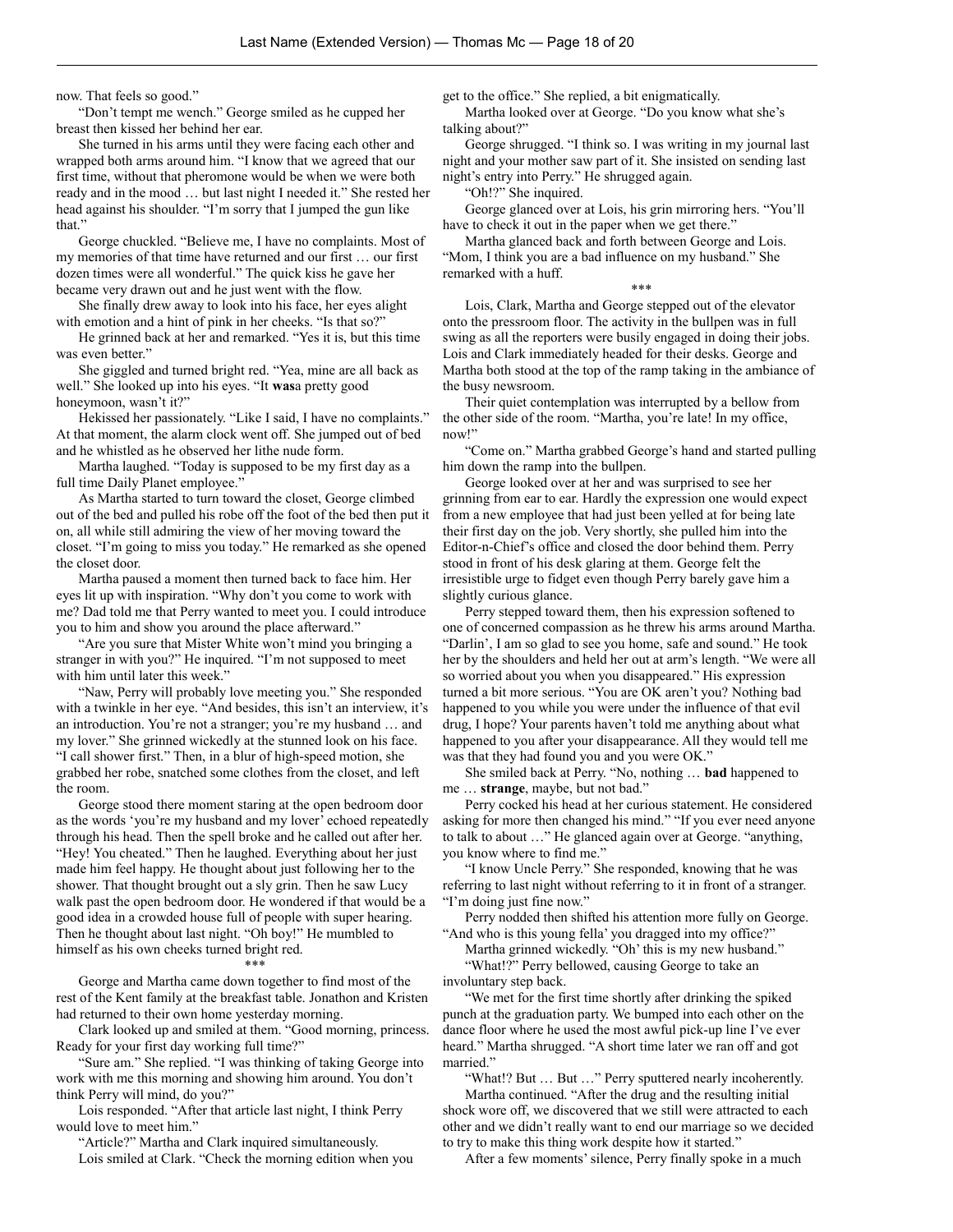more subdued voice. "Martha, darlin', are you both sure you know what you are getting yourselves into?" He paused, glancing over at George, then continued at an even more subdued voice. "You say you were total strangers before the party … Does he … ah … you know … ?"

Martha giggled. "I flew both of us to Vegas to get married, then to Hawaii for our honeymoon, and he informs me that I tend to float in my sleep." She glanced at George. "After all that, I don't think he had much trouble figuring out what I do in my spare time."

Now it was George's turn to look shocked. "Mister White knows?"

Martha looked over at George. "He's known my parents for twenty-five years, and he certainly didn't get to be Editor-n-Chief of the Daily Planet because he can yodel." Martha responded with a laugh. "Of course he knows."

"What about your parents? How do they feel about this?" Perry asked.

Martha giggled. "Once Mom got past the urge to explode, she decided that he really isn't such a bad guy. Mom and Dad are both behind us in this."

Perry started to extend his hand. "I guess congratulations are in order …" He paused. "Aahh, what did you say your husband's name was?"

"Oh, I apologize." Martha spoke up. "Perry White, this is my new husband, George Kennedy."

Perry's brows furrowed in thought as he cocked his head for an instant. Then his eyebrows shot up as he continued to grab George's hand. "You wrote that article that Lois sent me last night."

"Yes, sir." George replied, sheepishly.

Perry's face cracked a smile. "Son, that is some of the finest writing I have seen from a rookie in a long time." He paused and his head cocked the other way. "And Clark tells me that you might be interested in writing for the Planet."

George nodded. "Sir, any journalist with more than three brain cells to rub together wants to work for the Daily Planet and I'm no exception."

Perry grinned. "Glad to know you feel that way." He looked George over as though appraising him then smiled."Why don't you let Martha show you around and when you get back we'll get your employment paperwork filled out."

George blinked twice as the words sank in the replied. "Thank you, Sir." George grinned back. "I really appreciate this chance."

"Call me Perry." He remarked, then released George's hand and turned back to Martha and the concerned compassion look was back. "I wanted to see you before you had a chance to see the morning paper." He sighed. "I know that last night had to be particularly hard on you and I felt that I should warn you that the two front page pictures are particularly stark and emotional, especially the one of you. I just didn't want you to come upon it unaware.'

"That's alright, I'm fine, now." She looked lovingly over at George. "Although I don't know how I would have made it through if George hadn't been there for me when I needed it."

Perry looked back at George with a definite increase of respect. "I'm glad to hear it. Well young man, you continue to take good care of our Martha and we should have no problems." He glanced down and noticed that George and Martha were now holding hands. With an embarrassed clearing of his throat, his normal bluster returned. "Now get out of here and take a look around the place." His glance shifted to Martha and his expression sobered a bit. "As for you, young lady, I expect to hear the whole story, or at least as much of it that is fit for these old ears, when you get the time."

"Sure thing, Uncle Perry." She responded with an impish grin and a sloppy salute.

"None of your sass, girl." He waved at the door. "Now get out of here."

As she reached for the office door, she paused. "By the way, we got married in 'The Chapel of Blue Suede Deliverance'."

Perry's eyebrows shot halfway up his forehead then he shook his head. "Bet Lois loved that." He muttered as Martha and George exited the office. As the images swirled through his imagination, he began to laugh.

\*\*\*

As they exited the office, a middle-aged man approached them. He had a donut in each hand, one of which he held out to Martha. After a quick curious glance at George, he addressed Martha. "Are you ready for your first day as an official staff photographer?"

"I sure am." She sketched another quick salute with the hand holding the donut.

Jim Olsen's expression became more sober. "Have you seen this morning's paper yet?"

George looked more closely at Jim's face wondering just what the man knew and what picture Mister White had been referring to. Martha's expression became more serious. "No, I haven't seen it yet but I have been warned." After a quiet pause, Martha's expression brightened and she turned toward her husband. "George, this is Jim Olsen, head photographer for the Planet and my immediate supervisor.' Then she took a bite of the donut.

"George?" Jim cocked his head curiously at George. He wondered if this had anything to do with that article in this morning's paper.

Martha quickly swallowed then responded. "Sorry, this is George Kennedy …"

Jim reached out his hand. "It was you that wrote that amazing article in this morning's paper. It's a real pleasure meeting you."

"… and my new husband." Martha continued.

Jim stood there with his hand halfway extended looking completely dumfounded for a full two seconds. Then the wheels began to turn in his mind. It had to be that pheromone laced punch. "Your husband? You got married?" Suddenly the article he had read took on a completely new meaning. "He knows?"

Martha rolled her eyes. She leaned in close and spoke in a low voice. "Of course he knows, he's married to me."

George coughed and Jim sputtered while Martha laughed. George gave Martha an inquiring look and she nodded her head. He looked at Jim to see him looking back.

Finally George spoke. "We married in Vegas and

honeymooned in Hawaii. Somewhere along the way I got a clue." Jim shook his head. "Kids!" He groused. "I just wanted to let you know that there is a press conference about yesterday's fire and we are supposed to get some pictures for the evening edition."

"OK. If you don't have anything for me this morning, I'm supposed to show George around. Perry has hired him." She glanced speculatively at George. "Then I'm going to find a copy of this morning's paper and read the article that everyone seems to know about but me."

# \*\*\*

George sighed as he finished filling in the last of the stack of paperwork that the woman in Personnel had given him. He glanced up at Martha sitting across the conference table from him. She looked up from the newspaper she had been reading, her eyes shimmering with emotion.

After a moment, she set the paper on the table and spoke. "This is one of the reasons I've been fallen in love with you. You really understand me. You know what I need and you support me when I feel like I've reached the end of my rope."

"All I do is give you my love." George responded. She smiled back. "That is a lot to give anybody."

\*\*\*